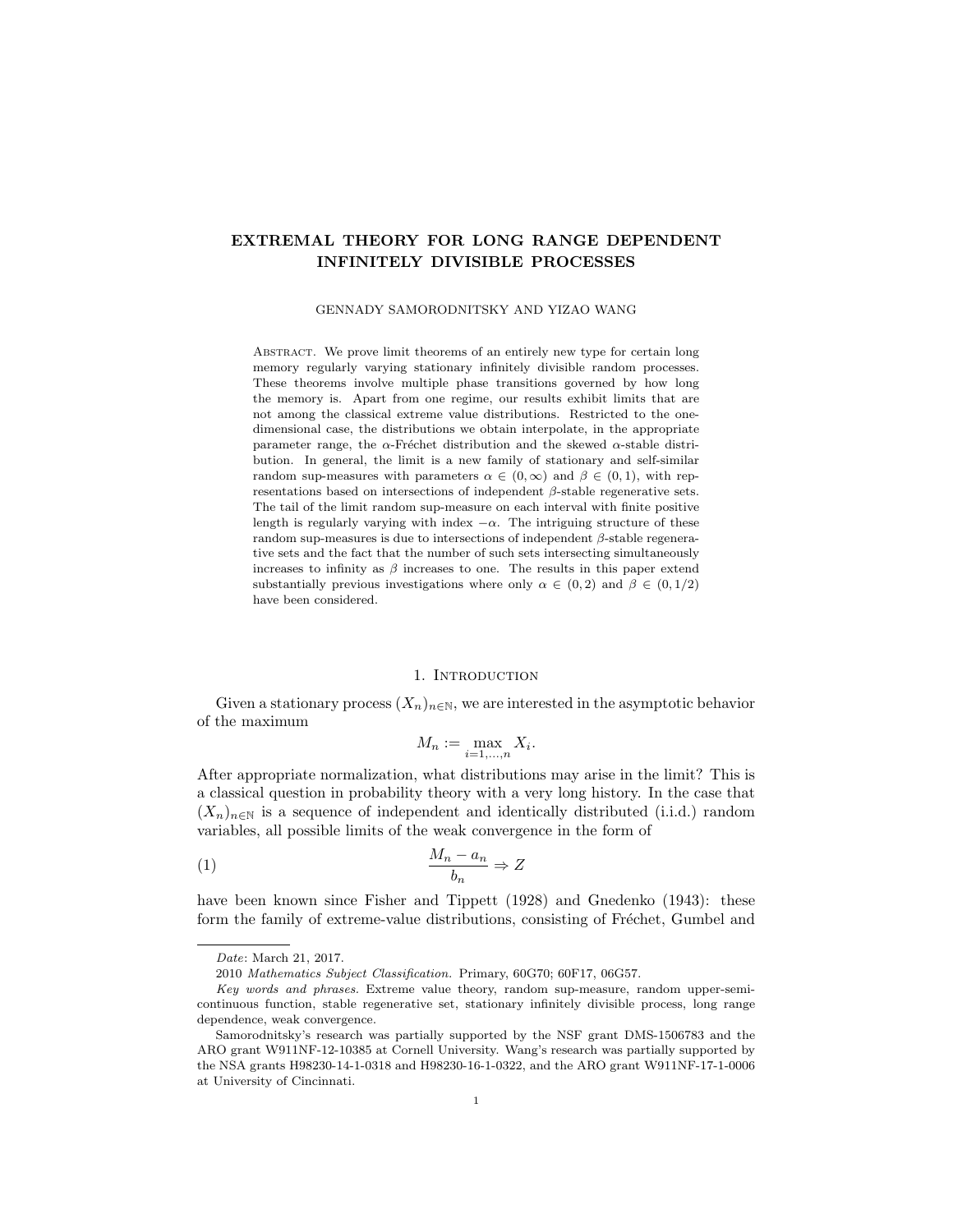Weibull types. Furthermore, the functional extremal limit theorem in the form of

(2) 
$$
\left(\frac{M_{\lfloor nt \rfloor} - a_n}{b_n}\right)_{t \ge 0} \Rightarrow (Z(t))_{t \ge 0}
$$

in an appropriate topological space has also been known since Dwass (1964) and Lamperti (1964). The limit process Z, when non-degenerate, is known as the extremal process.

If a stationary process  $(X_n)_{n\in\mathbb{N}}$  is not a sequence of i.i.d. random variables, the extremes can cluster, and this can affect the extremal limit theorems for such processes. Research along this line has started since the 60s. A common feature of many results in the literature on this topic is the important role of the so-called extremal index  $\theta \in (0,1]$ . When this index exists, it affects the limit theorems through the fact that, asymptotically, the limit law of  $M_n$  is the same as that of  $M_{\lfloor \theta n \rfloor}$ , the maximum of  $\lfloor \theta n \rfloor$  i.i.d. copies of  $X_1$ , when one uses the same normalization in both cases. This reflects the following picture of extremes of such processes: extreme values of the process occur in finite random clusters, the smaller  $\theta$  indicates larger, on average, cluster size. It is also worth noting that for all  $\theta \in (0,1]$ , the order of the normalization and the limit laws in (1) and (2) are the same as in the i.i.d. case. Therefore, one can view processes with extremal index  $\theta \in (0,1]$  as having, in the appropriate sense, short memory (the reasons for this terminology can be found in Samorodnitsky (2016)). Standard references for extreme value theory on i.i.d. and weakly dependent sequences include Leadbetter et al. (1983); Resnick (1987); de Haan and Ferreira (2006). Point-process techniques are fundamental and powerful when investigating such problems.

There are situations that for the limit theorems of the types (1) and (2) to hold, the normalization needs to be of a different order, and even the limit may be different, from the short memory case. We refer to the dependence in such examples as strong or long range dependence. See the recent monograph Samorodnitsky (2016) for more background and recent developments on long range dependence in terms of limit theorems (not necessarily extremal ones). The first example of long range dependence in extreme value theory is for stationary Gaussian processes: Mittal and Ylvisaker (1975) showed that when the correlation  $r_n$  satisfies  $\lim_{n\to\infty} r_n \log n = \gamma \in (0,\infty)$ , the limit law of  $M_n$  is Gumbel convoluted with a Gaussian distribution, in contrast to the case of  $\lim_{n\to\infty} r_n \log n = 0$  where the Gumbel distribution arises in the limit, due to Berman (1964). However, very few examples of extremes of stationary non-Gaussian processes with long range dependence have been discovered since then. One of the known examples is important for us in this paper and we will discuss it below.

A fundamental work is due to O'Brien et al. (1990) who, in the process of identifying all possible limits of extremes of a sequence of stationary random variables, pointed out that a more natural and revealing way to investigate extremes is via the random sup-measures. In this framework, for each n one investigates the random sup-measure  $M_n$  in the form of

$$
M_n(B) := \max_{k \in nB \cap \mathbb{N}} X_k, B \subset \mathbb{R}_+,
$$

in an appropriate topological space. Then, a limit theorem for  $M_n$  entails at least the finite-dimensional convergence part in a functional extremal limit theorem as in (2) when restricted to all B in the form of  $B = [0, t], t \geq 0$ . O'Brien et al.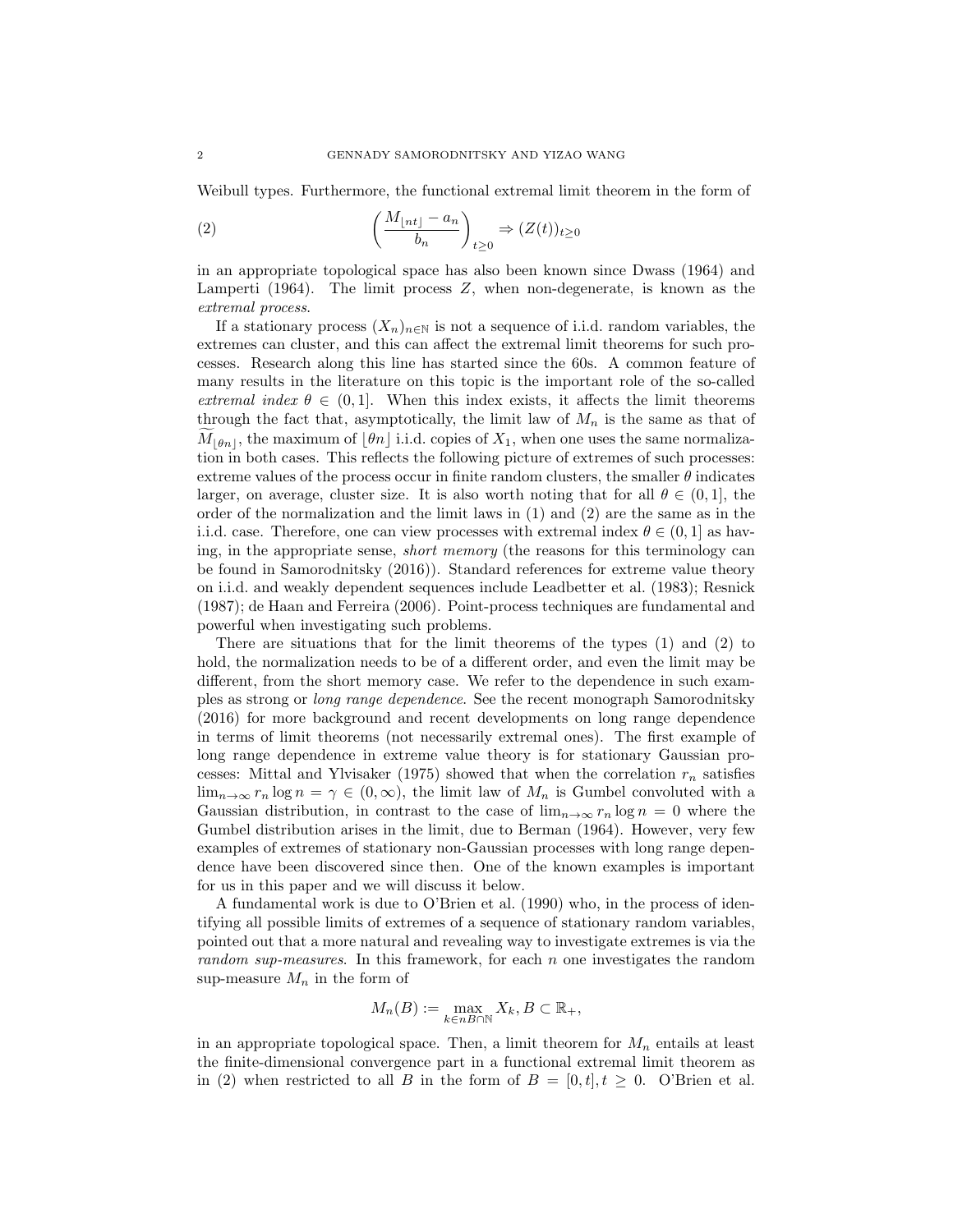(1990) showed that all possible random sup-measures  $\eta$  on  $[0,\infty)$  arising as limits starting from a stationary process  $(X_n)_{n\in\mathbb{N}}$  are, up to affine transforms, stationary and self-similar, in the sense that

$$
\eta(\cdot) \stackrel{d}{=} \eta(\cdot + b), b > 0
$$
 and  $\eta(a \cdot) \stackrel{d}{=} a^H \eta(\cdot), a > 0$ 

for some  $H > 0$ . They also provided examples of such random sup-measures. However, the investigation of O'Brien et al. (1990) does not directly help in understanding extremal limit theorems under long range dependence.

In this paper, we investigate the extremes of a general class of stationary infinitely divisible processes whose law is linked to the law of a certain null-recurrent Markov chain. Two crucial numerical parameters impact the properties of such infinitely divisible processes:  $\alpha \in (0,\infty)$  and  $\beta \in (0,1)$ : the parameter  $\alpha$  corresponds to the regular variation index of the tail of the marginal distribution, and  $\beta$  determines the rate of the recurrence of the underlying Markov chain (the larger the  $\beta$ , the faster the rate) and, as a result, plays an important role in determining the memory of the infinitely divisible process. The extremes of symmetric  $\alpha$ -stable processes in this class have been first investigated in Samorodnitsky (2004), who showed that when  $\beta \in (0, 1/2)$ , the partial maxima converge weakly to the Fréchet distribution, although under the normalization  $b_n = n^{(1-\beta)/\alpha}$  instead of  $n^{1/\alpha}$  used in the i.i.d. case. (Since infinitely divisible processes we are considering are heavytailed, we take the shift  $a_n = 0$  in all extremal limit theorems.) The different order of normalization already indicates long range dependence of the process. Furthermore, it was pointed out in the same paper that when  $\beta \in (1/2, 1)$ , the dependence was so strong that the partial maxima were likely not to converge to the Fréchet distribution, but an alternative limit distribution was not described.

Further studies of the extrema of this class of processes have appeared more recently, still in the symmetric  $\alpha$ -stable case, with  $\beta \in (0, 1/2)$  (though in a different notation). In Owada and Samorodnitsky (2015b), it was shown that the limit in the functional extremal theorem as in (2) is, up to a multiplicative constant, a time-changed extremal process,

$$
\left(Z_\alpha(t^{1-\beta})\right)_{t\geq 0},
$$

where  $(Z_{\alpha}(t))_{t\geq 0}$  is the extremal process for a sequence of i.i.d. random variables with tail index  $\alpha$  (the  $\alpha$ -Fréchet extremal process). Subsequently, Lacaux and Samorodnitsky (2016), established a limit theorem in the framework of convergence of random sup-measures, and, up to a multiplicative constant, the limit random sup-measure can be represented as

(3) 
$$
\eta(\cdot) = \bigvee_{j=1}^{\infty} U_j^{(\alpha)} \mathbf{1}_{\left\{ \left( V_j^{(\beta)} + R_j^{(\beta)} \right) \cap \neq \emptyset \right\}},
$$

where  $(U_j^{(\alpha)}, V_j^{(\beta)}, R_j^{(\beta)})_{j \in \mathbb{N}}$  is a measurable enumeration of the points of a Poisson point process on  $\mathbb{R}_+ \times \mathbb{R}_+ \times \mathcal{F}(\mathbb{R}_+)$  with intensity  $\alpha u^{-\alpha-1} du (1-\beta) v^{-\beta} dv dP_{\beta}$ . Here  $\mathcal{F}(\mathbb{R}_+)$  is the space of closed subsets of  $\mathbb{R}_+$  equipped with Fell topology, and  $P_\beta$  is the law of a  $\beta$ -stable regenerative set, the closure of the range of a  $\beta$ -stable subordinator, on  $\mathcal{F}(\mathbb{R}_+)$ . Then

$$
(\eta([0,t]))_{t\geq 0}\stackrel{d}{=} (Z_{\alpha}(t^{1-\beta}))_{t\geq 0},
$$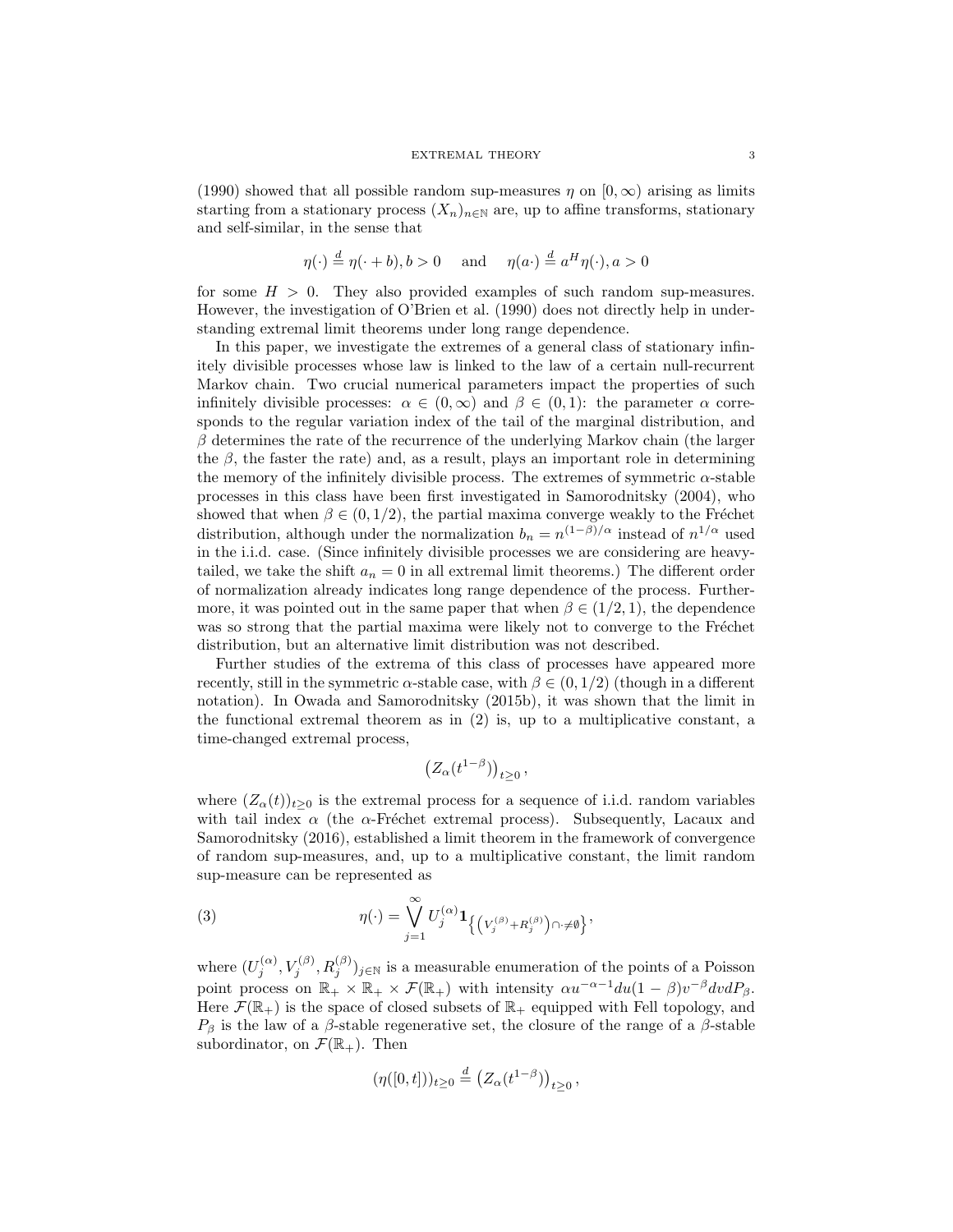but the random sup-measure reveals more structure than the time-changed extremal process.

In this paper we fill the gaps left in the previous studies. First of all, we move away from the assumption of stability to a more general class of stationary infinitely divisible processes. This allows us to remove the restriction of  $\alpha \in (0, 2)$  in our limit theorems. Much more importantly, we remove the assumption  $\beta \in (0, 1/2)$ . This allows us to consider the extrema of processes whose memory is very long. Our results confirm that the Fréchet limits obtained in Samorodnitsky (2004) and the subsequent publications disappear when  $\beta \in (1/2, 1)$ . In fact, entirely new limits appear. Even the one-dimensional distributions we obtain as marginal limits have not, to the best of our knowledge, been previously described. The limiting random sup-measure turns out to be uniquely determined by the random uppersemi-continuous function

$$
\eta^{\alpha,\beta}(t) := \sum_{j=1}^{\infty} U_j^{(\alpha)} \mathbf{1}_{\left\{t \in V_j^{(\beta)} + R_j^{(\beta)}\right\}}, t \ge 0,
$$

with  $(U_j^{(\alpha)}, V_j^{(\beta)}, R_j^{(\beta)})_{j \in \mathbb{N}}$  as before. When  $\beta \in (0, 1/2]$ , this is the same random sup-measure as the one in (3), as independent  $\beta$ -stable regenerative sets do not intersect for such a  $\beta$ . For  $\beta > 1/2$ , however, eventual intersections occur almost surely, and the larger the  $\beta$  becomes, more independent regenerative sets can intersect at the same time. As Section 3 below shows, for every  $\alpha \in (0,\infty)$ ,  $(\eta^{\alpha,\beta})_{\beta \in (0,1)}$ forms a family of random sup-measures corresponding to the full range of dependence: from independence  $(\beta \downarrow 0)$  to complete dependence  $(\beta \uparrow 1)$ . Importantly, if  $\alpha \in (0,1)$ , the the marginal distributions, for example those of  $\eta^{\alpha,\beta}([0,1])$ , form a family of distributions that interpolate between the  $\alpha$ -Fréchet distribution (resulting when  $\beta \in (0, 1/2]$  and the totally skewed to the right  $\alpha$ -stable distribution as  $\beta$   $\uparrow$  1.

The paper is organized as follows. In Section 2 we present background information on random closed sets and random sup-measures. In Section 3 we introduce and investigate the limiting random sup-measure. The stationary infinitely divisible process with long range dependence whose extremes we study is introduced in Section 4, and a limit theorem for these extremes in the context of random sup-measures is proved in Section 5.

# 2. Random closed sets and sup-measures

We first provide background on random closed sets. Our main reference is Molchanov (2005). Let  $\mathcal{F}(E)$  denote the space of all closed subsets of an interval  $E \subset \mathbb{R}$ . In this paper we only work with  $E = [0, 1]$  and  $E = [0, \infty)$ . The space  $\mathcal{F} = \mathcal{F}(E)$  is equipped with the Fell topology generated by

$$
\mathcal{F}_G := \{ F \in \mathcal{F} : F \cap G \neq \emptyset \} \text{ for all } G \in \mathcal{G},
$$

where  $\mathcal{G} = \mathcal{G}(E)$  the collection of all open subsets of E, and

$$
\mathcal{F}^K := \{ F \in \mathcal{F} : F \cap K = \emptyset \} \text{ for all } K \in \mathcal{K},
$$

whre  $\mathcal{K} = \mathcal{K}(E)$  is the collection of all compact subsets of E. This topology is metrizable, and  $\mathcal{F}(E)$  is compact under it. If F is equipped with the Borel  $\sigma$ algebra  $\mathcal{B}(\mathcal{F})$  induced by the Fell topology, a random closed set is a measurable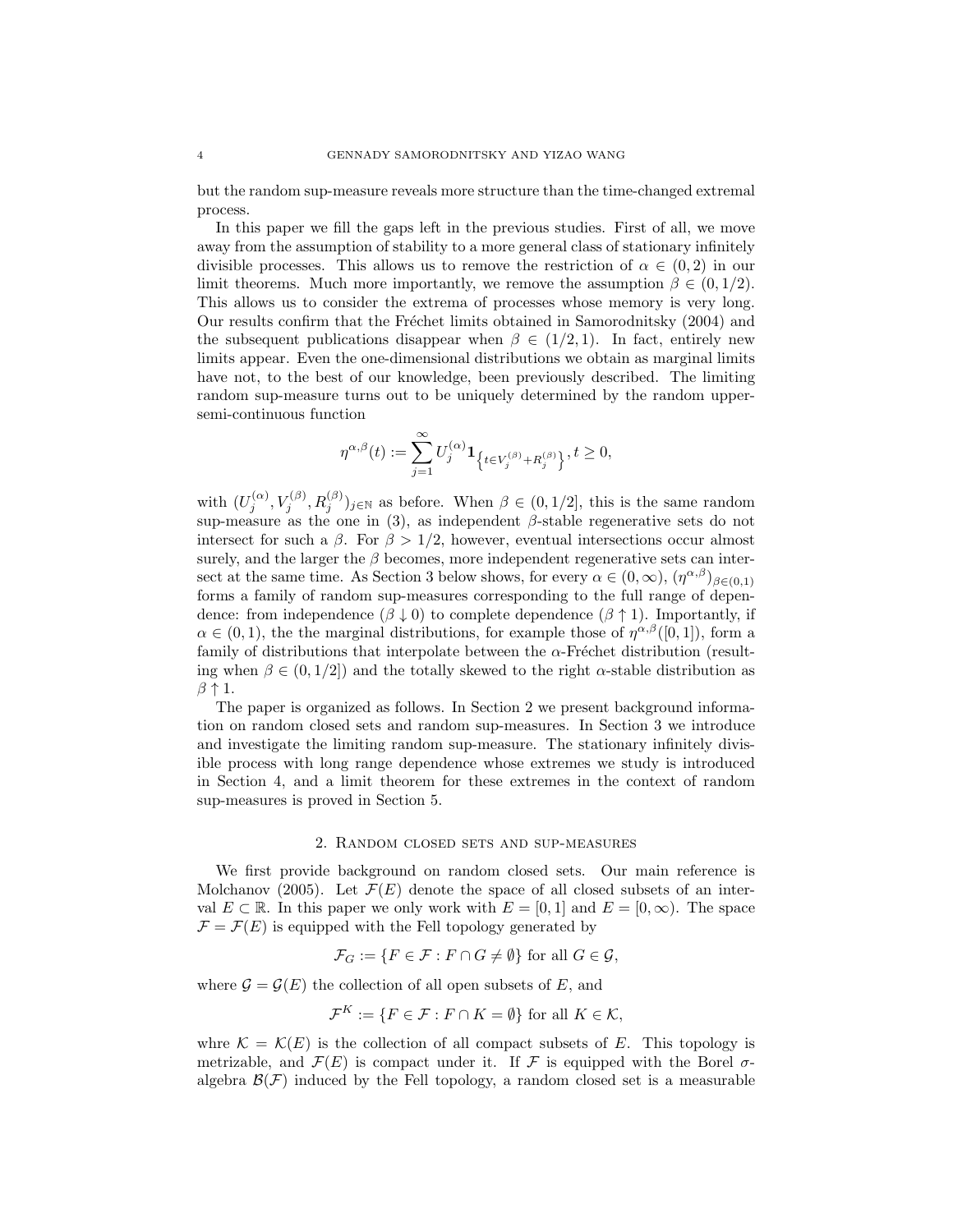mapping from a probability space to  $(\mathcal{F}, \mathcal{B}(\mathcal{F}))$ . Given random closed sets  $(R_n)_{n\in\mathbb{N}}$ and R, a sufficient condition for weak convergence  $R_n \Rightarrow R$  is

$$
\lim_{n \to \infty} \mathbb{P}(R_n \cap A \neq \emptyset) = \mathbb{P}(R \cap A = \emptyset), \text{ for all } A \in \mathcal{A} \cap \mathfrak{S}_R,
$$

where A is the collection of all finite unions of open intervals, and  $\mathfrak{S}_R$  is the collection of all continuity sets of R: the collection of relatively compact Borel sets B such that  $\mathbb{P}(R \cap \overline{B} \neq \emptyset) = \mathbb{P}(R \cap B^o \neq \emptyset)$ . See Molchanov (2005), Corollary 1.6.9 (the collection  $A$  is called a *separating class*).

We proceed with background on sup-measures and upper-semi-continuous functions. Our main reference is O'Brien et al. (1990). See also Molchanov and Strokorb  $(2016)$  and Sabourin and Segers (2016) for some recent developments. Let E be as above, and  $\mathcal{G} = \mathcal{G}(E)$  the collection of open subsets of E. A map  $m : \mathcal{G} \to [0, \infty]$  is a sup-measure, if

$$
m\left(\bigcup_{\alpha} G_{\alpha}\right) = \sup_{\alpha} m(G_{\alpha})
$$

for all arbitrary collections of open sets  $(G_{\alpha})_{\alpha}$ . Given a sup-measure m, its supderivative, denoted by  $d^{\vee}m : E \to [0, \infty]$ , is defined as

$$
d^{\vee}m(t) := \inf_{G \ni t} m(G), t \in E.
$$

The sup-derivative of a sup-measure is an upper-semi-continuous function, that is a function f such that  ${f < t}$  is open for all  $t > 0$ . Given an [0, ∞]-valued upper-semi-continuous function f, the sup-integral  $i^{\vee} f : \mathcal{G} \to [0, \infty]$  is defined as

$$
i^{\vee} f(G) := \sup_{t \in G} f(t), G \in \mathcal{G},
$$

with  $i^{\vee} f(\emptyset) = 0$  by convention. The sup-integral is a sup-measure. Let SM =  $\text{SM}(E)$  and  $\text{USC} = \text{USC}(E)$  denote the spaces of all sup-measures on E and all  $[0, \infty]$ -valued upper-semi-continuous functions on E, respectively. It turns out that  $d^{\vee}$  is a bijection between SM and USC, and  $i^{\vee}$  is its inverse. Every  $m \in SM$  has a canonical extension to all subsets of  $E$ , given by

$$
m(B) = \sup_{t \in B} (d^{\vee} m)(t), B \subset E.
$$

The space SM is equipped with the so-called sup-vague topology. In this topology,  $m_n \to m$  if and only if

$$
\limsup_{n \to \infty} m_n(K) \le m(K)
$$
 for all  $K \in \mathcal{K}$ 

and

$$
\liminf_{n \to \infty} m_n(G) \ge m(G) \text{ for all } G \in \mathcal{G}.
$$

This topology is metrizable and the space SM is compact in this topology. The sup-vague topology on the space USC is then induced by the bijection  $d^{\vee}$ , so the convergence of

 $m_n \to m$  in SM and  $d^{\vee} m_n \to d^{\vee} m$  in USC

are equivalent.

A random sup-measure is a random element in  $(SM, \mathcal{B}(SM))$  with  $\mathcal{B}(SM)$ the Borel  $\sigma$ -algebra induced by the sup-vague topology. A random upper-semicontinuous function is defined similarly. We will introduce the limiting random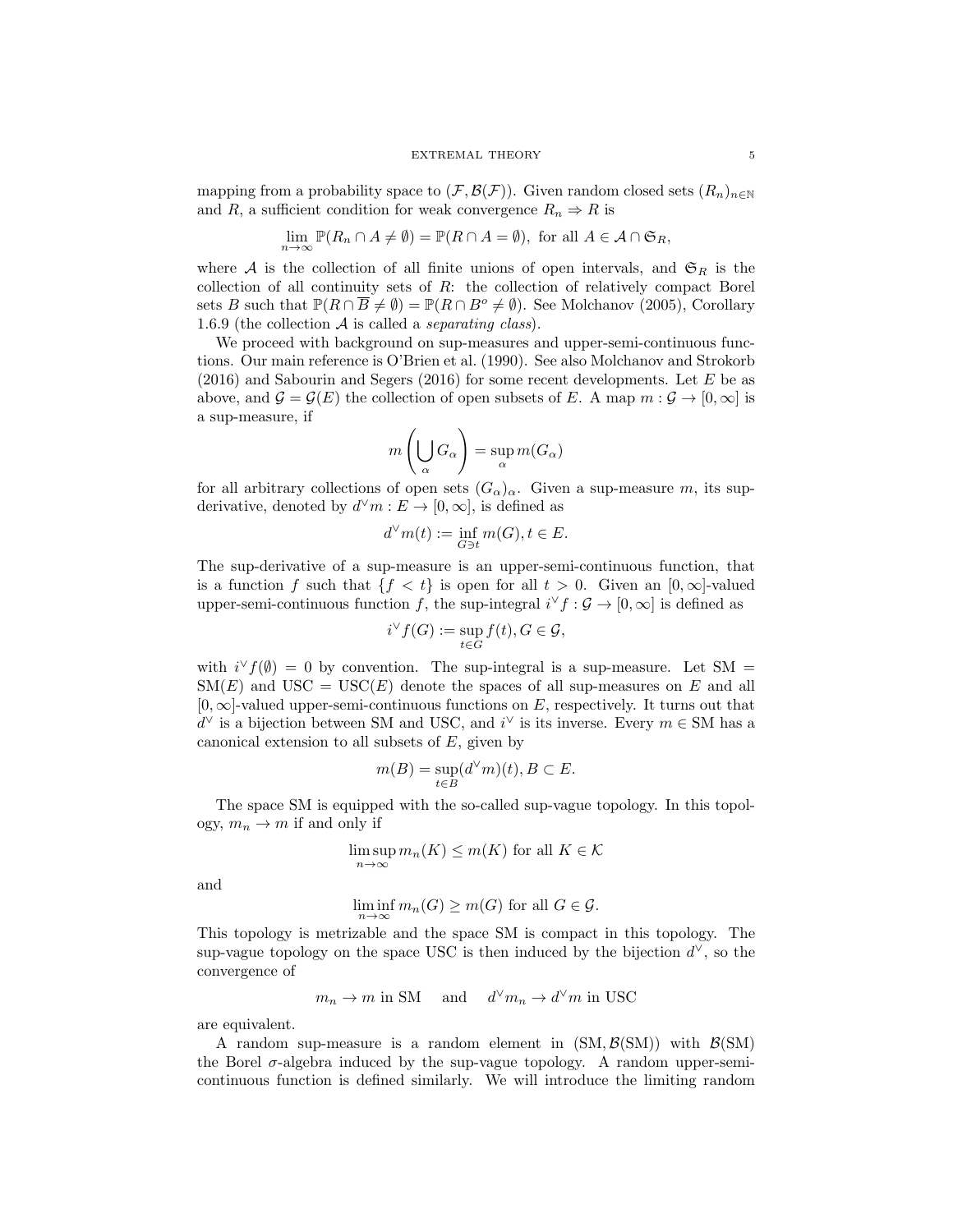sup-measures in our limit theorem through their corresponding random upper-semicontinuous functions. When proving weak convergence for random sup-measures we will utilize the following fact: given random sup-measures  $(\eta_n)_{n\in\mathbb{N}}$  and  $\eta$ , weak convergence  $\eta_n \Rightarrow \eta$  in S is equivalent to the finite-dimensional convergence

$$
(\eta_n(I_1),\ldots,\eta_n(I_m))\Rightarrow (\eta(I_1),\ldots,\eta(I_m))
$$

for all  $m \in \mathbb{N}$  and all open and  $\eta$ -continuity intervals  $I_1, \ldots, I_m$  (*I* is  $\eta$ -continuity if  $\eta(I) = \eta(\overline{I})$  with probability one). See O'Brien et al. (1990), Theorem 3.2.

### 3. A new family of random sup-measures

Recall that for  $\beta \in (0,1)$ , a  $\beta$ -stable regenerative set is the closure of the range of a strictly β-stable subordinator, viewed as a random closed set in  $\mathcal{F}(\mathbb{R}_+)$ , and it has Hausdorff dimension  $\beta$  almost surely; see for example Bertoin (1999b). We need a result on intersections of independent stable regenerative sets presented below. A number of similar results can be found in literature, see for example Hawkes (1977), Fitzsimmons et al. (1985) and Bertoin (1999a). We could not however find the exact formulation needed, so we included a short proof.

**Lemma 1.** Consider  $v_1, v_2 \in \mathbb{R}_+$ ,  $v_1 \neq v_2$  and  $\beta_1, \beta_2 \in (0, 1)$ . Let  $R_1^{(\beta_1)}$  and  $R_2^{(\beta_2)}$ <br>be two independent stable regenerative sets with parameter  $\beta_1$  and  $\beta_2$  respectively. Then,

(4) 
$$
\mathbb{P}\left(\left(v_1 + R_1^{(\beta_1)}\right) \cap \left(v_2 + R_2^{(\beta_2)}\right) \neq \emptyset\right) \in \{0, 1\}.
$$

The probability equals one, if and only if  $\beta_{1,2} := \beta_1 + \beta_2 - 1 \in (0,1)$ , and in this case, the intersection has the law of a shifted  $\beta_{1,2}$ -stable regenerative set, i.e. a random element in  $\mathcal{F}(\mathbb{R}_+)$  with a representation

$$
V+R^{(\beta_{1,2})},
$$

where  $R^{(\beta_{1,2})}$  is a  $\beta_{1,2}$ -stable regenerative set, and  $V > \max(v_1, v_2)$  is a random variable independent of  $R^{(\beta_{1,2})}$ .

*Proof.* We may and will assume that  $v_1 > v_2 = 0$ , and drop the subscript in  $v_1$ . For  $x > 0$  and  $i = 1, 2$  let  $B_{x,i}$  be the overshoot of the point x by a strictly  $\beta_i$ -stable subordinator,  $i = 1, 2$ ; that is,

$$
B_{x,i} \stackrel{d}{=} \min\left(R_i^{(\beta_i)} \cap [x,\infty)\right) - x, \quad x \ge 0.
$$

Define a sequence of positive random variables  $A_0, A_1, \ldots$  by  $A_0 = v$ ,  $A_{2n+1} =$  $B_{A_{2n},2}^{(2n+1)}$  $A_{2n,2}^{(2n+1)}$ ,  $n = 0, 1, 2, \ldots, A_{2n} = B_{A_{2n}}^{(2n)}$  $A_{2n-1,1}^{(2n)}$ ,  $n = 1, 2, \ldots$ , where different superscripts correspond to overshoots by independent subordinators. Then, by the strong Markov property, the probability of a nonempty intersection in (4) is simply

(5) 
$$
\mathbb{P}\left(\sum_{n=0}^{\infty} A_n < \infty\right).
$$

The overshoot  $B_{x,i}$  has the density given by

(6) 
$$
f_x(y) = c(\beta_i) x^{\beta_i} (x+y)^{-1} y^{-\beta_i}, \ y > 0,
$$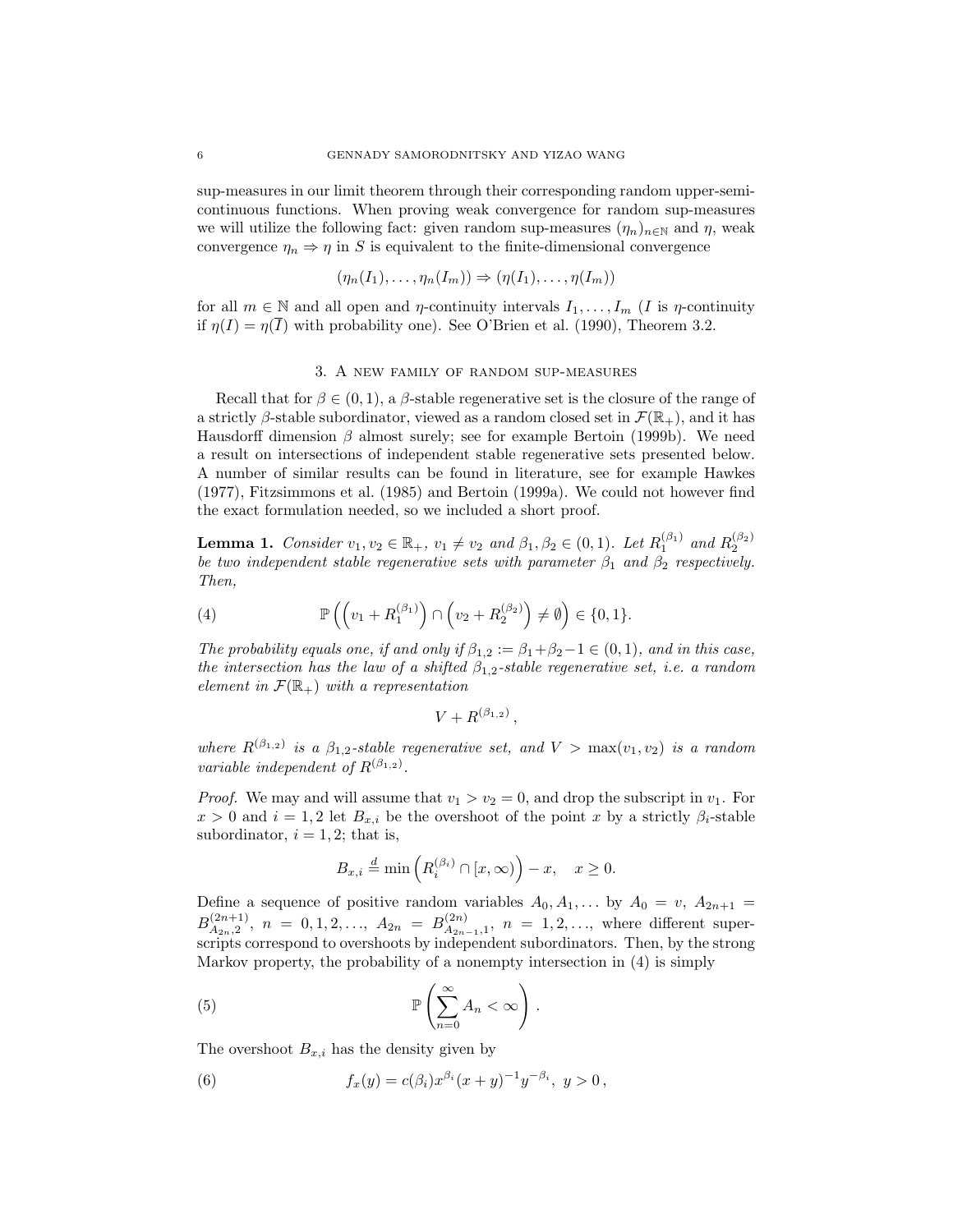where  $c(\beta_i) = \sin(\pi \beta_i)/\pi$  (see e.g. Kyprianou (2006), Exercise 5.8.) This implies that  $B_{x,i} \stackrel{d}{=} xB_{1,i}$  for  $x > 0$ . Grouping the terms together, we see that the probability in (5) is equal to

$$
\mathbb{P}\left(\sum_{n=1}^{\infty}\prod_{j=1}^{n}C_j<\infty\right),\,
$$

where  $C_1, C_2, \ldots$  are i.i.d. random variables with  $C_1 \stackrel{d}{=} B_{1,1}^{(1)} B_{1,2}^{(2)}$ . An immediate conclusion is that the

$$
\mathbb{P}\left(\sum_{n=0}^{\infty} A_n < \infty\right) = \left\{\begin{array}{ll} 1 & \text{if } \mathbb{E}\log C_1 < 0, \\ 0 & \text{if } \mathbb{E}\log C_1 \ge 0. \end{array}\right.
$$

However, by (6), after some elementary manipulations of the integrals, we have

$$
\mathbb{E}\log C_1 = c(\beta_1) \int_0^\infty \frac{y^{-\beta_1}\log y}{1+y} dy + c(\beta_2) \int_0^\infty \frac{y^{-\beta_2}\log y}{1+y} dy = \varphi(\beta_1) - \varphi(1-\beta_2)
$$
  
with

with

$$
\varphi(\beta) = \left( \int_0^\infty \frac{y^{-\beta} \log y}{1+y} \, dy \right) \bigg/ \left( \int_0^\infty \frac{y^{-\beta}}{1+y} \, dy \right).
$$

So if  $\beta_2 = 1 - \beta_1$ ,  $\mathbb{E} \log C_1 = 0$ , and it is enough to prove that the function  $\varphi(\beta)$  is strictly decreasing in  $\beta \in (0,1)$ . To see this,

$$
\varphi'(\beta_1) = \left(\int \frac{y^{-\beta_1}}{1+y} dy\right)^{-2} \left[\left(\int \frac{y^{-\beta_1} \log y}{1+y} dy\right)^2 - \int \frac{y^{-\beta_1} (\log y)^2}{1+y} dy \int \frac{y^{-\beta_1}}{1+y} dy\right] = -\text{Var}\left(\log B_{1,1}\right) < 0.
$$

This proves (4) together with the criterion for the value of 1. Finally, by the strong Markov property of the stable regenerative sets, if  $\beta_1 + \beta_2 > 1$ , then

$$
\left(v + R_1^{(\beta_1)}\right) \cap R_2^{(\beta_2)} \stackrel{d}{=} \sum_{n=0}^{\infty} A_n + \left(R_1^{(\beta_1)} \cap R_2^{(\beta_2)}\right),
$$

where on the right hand side, the series is independent of the stable regenerative sets. Since it has been shown by Hawkes (1977) that

$$
R_1^{(\beta_1)} \cap R_2^{(\beta_2)} \stackrel{d}{=} R^{(\beta_1 + \beta_2 - 1)},
$$

the proof of the lemma is complete.

We now proceed with defining a new class of random sup-measures, by first identifying the underlying random upper-semi-continuous function. From now on,  $\beta \in (0,1)$  and  $\alpha > 0$  are fixed parameters. Consider a Poisson point process on  $\mathbb{R}_+ \times \mathbb{R}_+ \times \mathcal{F}(\mathbb{R}_+)$  with mean measure

$$
\alpha u^{-(1+\alpha)} du (1-\beta) v^{-\beta} dv dP_{R^{(\beta)}},
$$

where  $P_{R^{(\beta)}}$  is the law of the  $\beta$ -stable regenerative set. We let  $(U_j^{(\alpha)}, V_j^{(\beta)}, R_j^{(\beta)})_{j \in \mathbb{N}}$ denote a measurable enumeration of the points of the point process, and

$$
\widetilde{R}_{j}^{(\beta)} := V_j^{(\beta)} + R_j^{(\beta)}, \, j \in \mathbb{N}
$$

denote the random closed sets  $R_j^{(\beta)}$  shifted by  $V_j^{(\beta)}$ . These are again random closed sets.

$$
^{7}
$$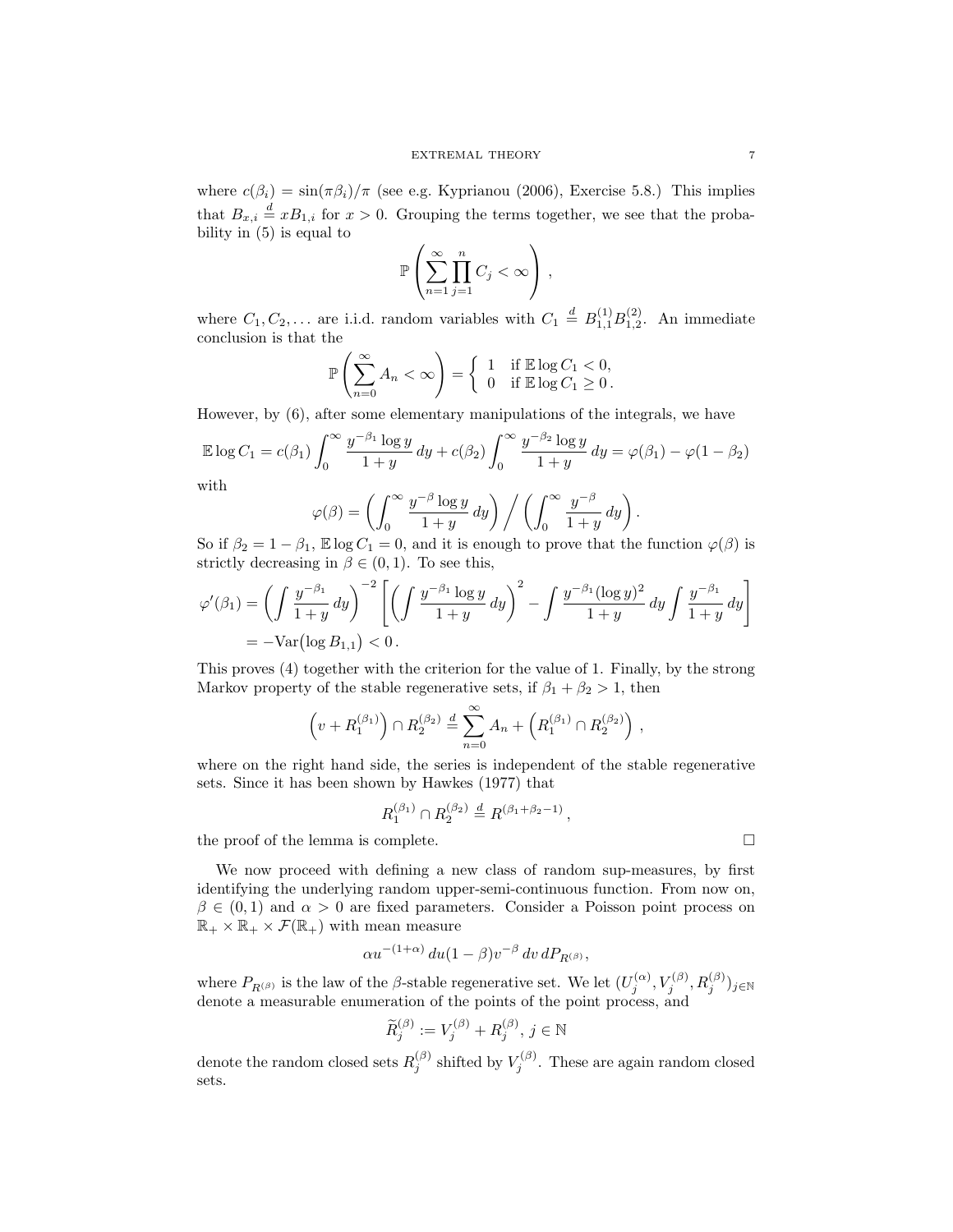Introduce the intersection of such random closed sets with indices from  $S \subseteq \mathbb{N}$ by

(7) 
$$
I_S := \bigcap_{j \in S} \widetilde{R}_j^{(\beta)}, S \neq \emptyset \quad \text{and} \quad I_{\emptyset} := \mathbb{R}_+.
$$

Let

$$
\ell_{\beta} := \max \left\{ \ell \in \mathbb{N} : \ell < \frac{1}{1 - \beta} \right\} \in \mathbb{N}.
$$

By Lemma 1, we know that

$$
I_S \left\{ \begin{array}{ll} \neq \emptyset & \text{a.s. if } |S| \leq \ell_\beta \\ = \emptyset & \text{a.s. if } |S| > \ell_\beta. \end{array} \right.
$$

Furthermore when  $|S| \leq \ell_{\beta}$ ,  $I_S$  is a randomly shifted stable regenerative set with parameter  $\beta_{|S|}$ , where

$$
\beta_{\ell} := \ell \beta - (\ell - 1) \in (0, 1) \quad \text{for all} \quad \ell = 1, \dots, \ell_{\beta}.
$$

Let

(8) 
$$
\eta^{\alpha,\beta}(t) := \sum_{j=1}^{\infty} U_j^{(\alpha)} \mathbf{1}_{\left\{t \in \widetilde{R}_j^{(\beta)}\right\}}, \ t \in \mathbb{R}_+.
$$

Since a stable regenerative set does not hit fixed points, for every t,  $\eta^{\alpha,\beta}(t) = 0$ almost surely. Furthermore, on an event of probability 1, every  $t$  belongs to at most  $\ell_{\beta}$  different  $\widetilde{R}_{j}^{(\beta)}$ , and thus  $\eta^{\alpha,\beta}(t)$  is well defined for all  $t \in \mathbb{R}_{+}$ . In order to see that it is, on an event of probability 1, an upper-semi-continuous function, it is enough to prove its upper-semi-continuity on  $[0, T]$  for every  $T \in (0, \infty)$ . Fixing such T, we denote by  $U^{(\alpha)}_{ij}$  $\chi_{(j,T)}^{(\alpha)}$  the jth largest value of  $U_j^{(\alpha)}$  for which  $V_j^{(\beta)} \in [0,T]$ ,  $j = 1,2,...$ We write for  $m = 1, 2, \ldots$ ,

$$
\eta^{\alpha,\beta}(t) = \sum_{j=1}^{m} U^{(\alpha)}_{(j,T)} \mathbf{1}_{\left\{t \in \widetilde{R}_{j}^{(\beta)}\right\}} + \sum_{j=m+1}^{\infty} U^{(\alpha)}_{(j,T)} \mathbf{1}_{\left\{t \in \widetilde{R}_{j}^{(\beta)}\right\}} =: \eta^{\alpha,\beta}_{1,m}(t) + \eta^{\alpha,\beta}_{2,m}(t), t \in [0,T].
$$

The random function  $\eta_{1,m}^{\alpha,\beta}$  is, for every m, upper-semi-continuous as a finite sum of upper-semi-continuous functions. Furthermore, on an event of probability 1,

$$
\sup_{t \in [0,T]} \left| \eta_{2,m}^{\alpha,\beta}(t) \right| \le \sum_{j=m+1}^{m+\ell_{\beta}} U_{(j,T)}^{(\alpha)} \to 0
$$

as  $m \to \infty$ , whence the upper-semi-continuity of  $\eta^{\alpha,\beta}$ . We define the random sup-measure corresponding to  $\eta^{\alpha,\beta}$  by

$$
\eta^{\alpha,\beta}(G) := \sup_{t \in G} \eta^{\alpha,\beta}(t), \ G \in \mathcal{G}, \text{ the collection of open subsets of } \mathbb{R}_+.
$$

As usually, one may extend, if necessary, the domain of  $\eta^{\alpha,\beta}$  to all subsets of  $\mathbb{R}_+$ . We emphasize that we use the same notation  $\eta^{\alpha,\beta}$  for both the random upper-semicontinuous function and the random sup-measure without causing too much ambiguity, thanks to the homeomorphism between the spaces  $SM(\mathbb{R}_+)$  and  $USC(\mathbb{R}_+)$ . It remains to show the measurability of  $\eta^{\alpha,\beta}$ . Recall that the sup-vague topology of  $SM \equiv SM(\mathbb{R}_+)$  has sub-bases consisting of

$$
\{m \in SM : m(K) < x\}, \{m \in SM : m(G) > x\}, K \in \mathcal{K}, G \in \mathcal{G}, x \in \mathbb{R}_+.
$$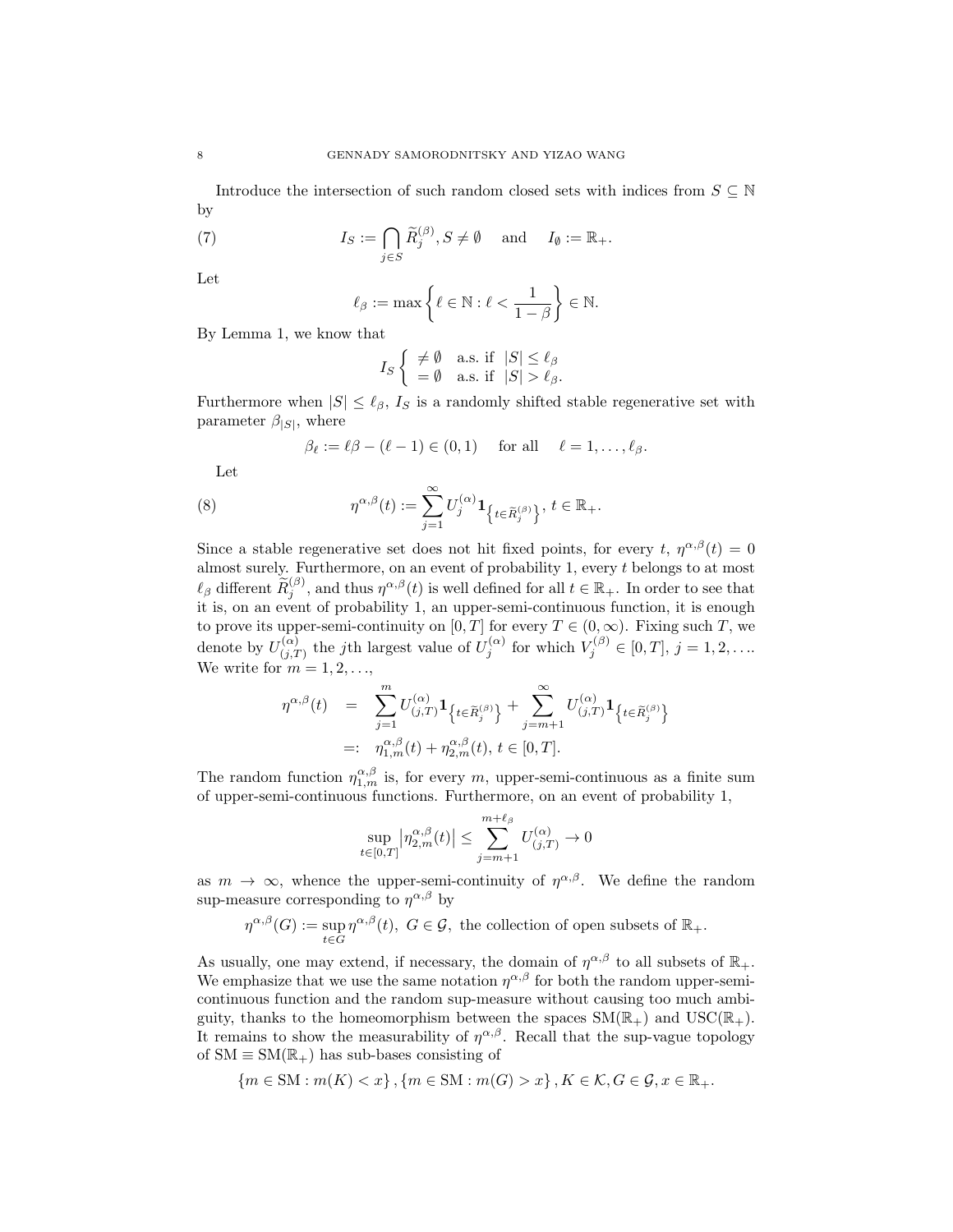See for example Vervaat (1997), Section 3. Then, for every  $x > 0$ ,

$$
\left\{\eta^{\alpha,\beta}(K)
$$

is clearly measurable for  $K \in \mathcal{K}$ , and so is  $\{\eta^{\alpha,\beta}(G) > x\}$  for  $G \in \mathcal{G}$ . The measurability thus follows.

**Proposition 2.** The random sup-measure  $\eta^{\alpha,\beta}$  is stationary and H-self-similar with  $H = (1 - \beta)/\alpha$ .

*Proof.* To prove the stationarity of  $\eta^{\alpha,\beta}$  as a random sup-measure it is enough to prove that the random upper-semi-continuous function  $\eta^{\alpha,\beta}$  defined in (8) has a shift-invariant law. Let  $r > 0$  and consider the upper-semi-continuous function  $(\eta^{\alpha,\beta}(t+r))_{t\in\mathbb{R}_+}$ . Note that

$$
\eta^{\alpha,\beta}(t+r)=\sum_{j=1}^\infty U_j^{(\alpha)}\mathbf{1}_{\left\{t+r\in \widetilde{R}_j^{(\beta)}\right\}}=\sum_{j=1}^\infty U_j^{(\alpha)}\mathbf{1}_{\left\{t\in G_r\left(\widetilde{R}_j^{(\beta)}\right)\right\}},\ t\in\mathbb{R}_+,
$$

where  $G_r$  is a map from  $\mathcal{F}(\mathbb{R}_+)$  to  $\mathcal{F}(\mathbb{R}_+)$ , defined by

$$
G_r(F) := F \cap [r, \infty) - r.
$$

However, by Proposition 4.1 (c) in Lacaux and Samorodnitsky (2016), the map

$$
(x, F) \to (x, G_r(F))
$$

on  $\mathbb{R}_+ \times \mathcal{F}(\mathbb{R}_+)$  leaves the mean measure of the Poisson random measure determined by  $(U_j^{(\alpha)}, \widetilde{R}_j^{(\beta)})_{j \in \mathbb{N}}$  unaffected. Hence, the law of the random upper-semi-continuous function  $(\eta^{\alpha,\beta}(t+r))_{t\in\mathbb{R}_+}$  coincides with that of  $(\eta^{\alpha,\beta}(t))_{t\in\mathbb{R}_+}$ .

Similarly, in order to prove the H-self-similarity of  $\eta^{\alpha,\beta}$  as a random sup-measure it is enough to prove that the random upper-semi-continuous function  $\eta^{\alpha,\beta}$  defined in (8) is *H*-self-similar. To this end, let  $a > 0$ , and note that

$$
\eta^{\alpha,\beta}(at)=\sum_{j=1}^\infty U_j^{(\alpha)}\mathbf{1}_{\left\{at\in\widetilde R_j^{(\beta)}\right\}}=\sum_{j=1}^\infty U_j^{(\alpha)}\mathbf{1}_{\left\{t\in a^{-1}V_j^{(\beta)}+a^{-1}R_j^{(\beta)}\right\}},\,t\in\mathbb{R}_+.
$$

It follows from Proposition 4.1 (b) in Lacaux and Samorodnitsky (2016) that the Poisson random measure on  $\mathbb{R}_+ \times \mathbb{R}_+ \times \mathcal{F}(\mathbb{R}_+)$  with points

$$
\Big(U_j^{(\alpha)},a^{-1}V_j^{(\beta)},a^{-1}R_j^{(\beta)}\Big)_{j\in\mathbb{N}}
$$

has the same mean measure as the Poisson random measure with points

$$
\left(a^{(1-\beta)/\alpha}U_j^{(\alpha)},V_j^{(\beta)},R_j^{(\beta)}\right)_{j\in\mathbb{N}}.
$$

Therefore, the random upper-semi-continuous function  $(\eta^{\alpha,\beta}(at))_{t\in\mathbb{R}_+}$  has a representation

$$
\left( a^{(1-\beta)/\alpha} \sum_{j=1}^{\infty} U_j^{(\alpha)} \mathbf{1}_{\left\{t \in \widetilde{R}_j^{(\beta)}\right\}} \right)_{t \in \mathbb{R}_+},
$$

and, hence, has the same law as the random upper-semi-continuous function  $(a^{(1-\beta)/\alpha}\eta^{\alpha,\beta}(t))_{t\in\mathbb{R}_+}$ . В последните последните последните последните последните последните последните последните последните последн<br>В 1990 година от селото на 1990 година от селото на 1990 година от селото на 1990 година от селото на 1990 год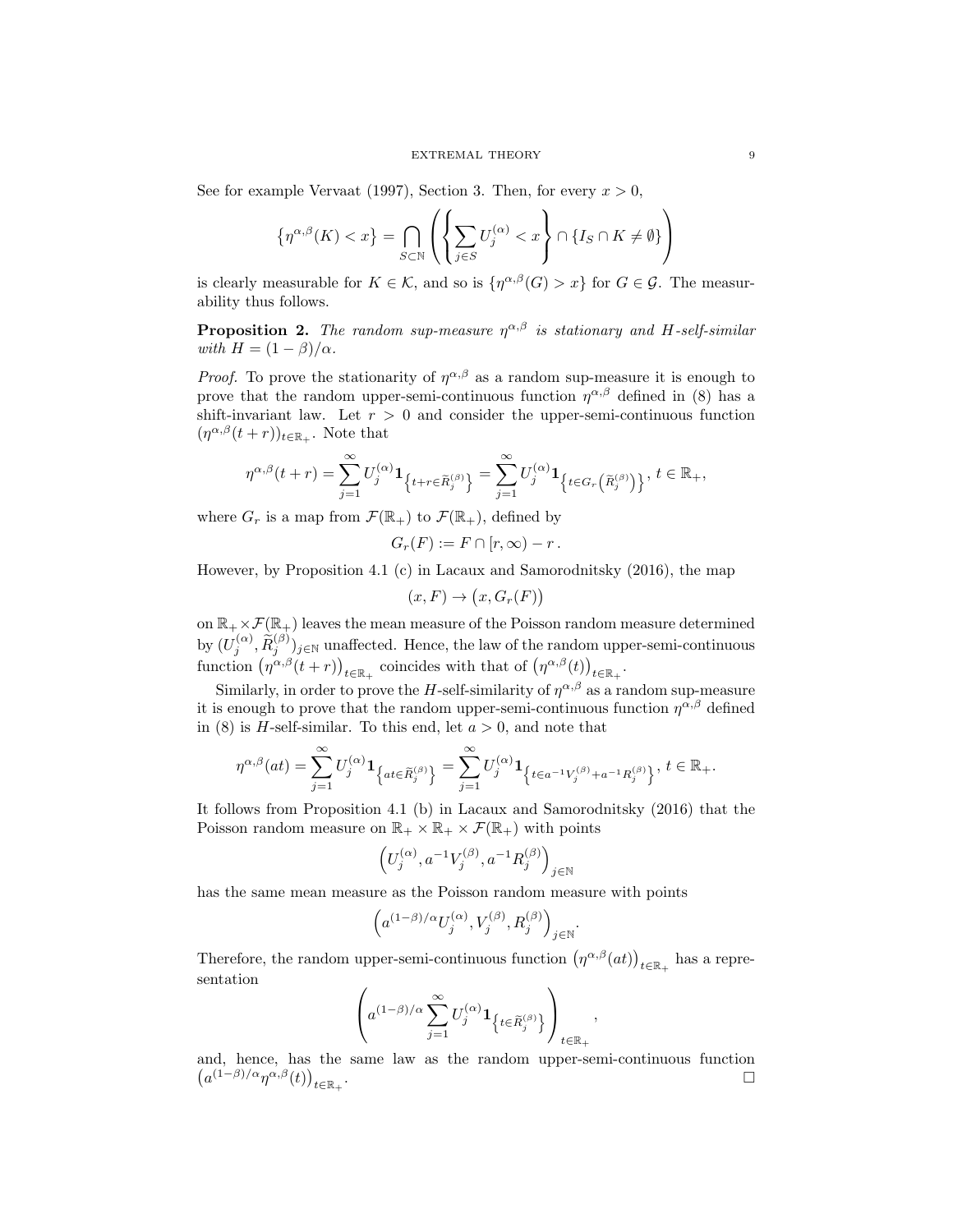If we restrict the random upper-semi-continuous functions and random measures above to a compact interval, we can use a particularly convenient measurable enumeration of the points of the Poisson process. Suppose, for simplicity, that the compact interval in question is the unit interval  $[0, 1]$ . The Poisson random measure  $(U_j^{(\alpha)}, V_j^{(\beta)}, R_j^{(\beta)})_{j \in \mathbb{N}}$  restricted to  $\mathbb{R}_+ \times [0,1] \times \mathcal{F}(\mathbb{R}_+)$  can then be viewed as a Poisson point process  $(U_j^{(\alpha)})_{j\in\mathbb{N}}$  on  $\mathbb{R}_+$  with mean measure  $\alpha u^{-(1+\alpha)} du$  marked by two independent sequences  $(V_j^{(\beta)})_{j \in \mathbb{N}}$  and  $(R_j^{(\beta)})_{j \in \mathbb{N}}$  of i.i.d. random variables. The sequence  $(R_j^{(\beta)})_{j \in \mathbb{N}}$  is as before, while  $(V_j^{(\beta)})_{j \in \mathbb{N}}$  is a sequence of random variables taking values in [0, 1] with the common law  $\mathbb{P}(V_j^{(\beta)} \leq v) = v^{1-\beta}, v \in [0,1].$ Furthermore, we can enumerate the points of so-obtained Poisson random measure according to the decreasing value of the first coordinate, and express  $(U_j^{(\alpha)})_{j\in\mathbb{N}}$  as  $(\Gamma_j^{-1/\alpha})_{j\in\mathbb{N}}$  with  $(\Gamma_j)_{j\in\mathbb{N}}$  denoting the arrival times of the unit rate Poisson process on  $(0, \infty)$ . This leads to the following representation

(9) 
$$
\left(\eta^{\alpha,\beta}(t)\right)_{t\in[0,1]} \stackrel{d}{=} \left(\sum_{j=1}^{\infty} \Gamma_j^{-1/\alpha} \mathbf{1}_{\left\{t\in\widetilde{R}_j^{(\beta)}\right\}}\right)_{t\in[0,1]}
$$

To conclude this section we would like to draw the attention of the reader to the fact that for every fixed  $\alpha \in (0,\infty)$ , the family of random sup-measures  $(\eta^{\alpha,\beta})_{\beta\in(0,1)}$ interpolates certain familiar random sup-measures. On one hand, as  $\beta \downarrow 0$ , the limit is well known and simple. To see this, notice first that for  $(U_j^{(\alpha)}, V_j^{(\beta)}, R_j^{(\beta)})_{j \in \mathbb{N}}$ representing the Poisson random measure on  $\mathbb{R}_+ \times \mathbb{R}_+ \times \mathcal{F}(\mathbb{R}_+)$  with mean measure  $\alpha u^{-(1+\alpha)}(1-\beta)v^{-\beta}dv dP_{R^{(\beta)}},$  one can extend the range of parameters to include  $\beta = 0$  by setting

.

$$
P_{R^{(0)}} := \delta_{\{0\}}
$$

as a probability distribution (unit point mass at  $\{0\}$ ) on  $(\mathcal{F}(\mathbb{R}_+), \mathcal{B}(\mathcal{F}(\mathbb{R}_+)).$  This is natural as  $R^{(\beta)} \Rightarrow \{0\}$  in  $\mathcal{F}(\mathbb{R}_+)$  as  $\beta \downarrow 0$ , which follows, for example, from Kyprianou (2006), Exercise 5.8 (the "zero-stable subordinator" can be thought of as a process staying an exponentially distributed amount of time at zero and then "jumping to infinity".) It then follows that

$$
\eta^{\alpha,\beta}(\cdot) \Rightarrow \eta^{\alpha,0}(\cdot) := \bigvee_{j=1}^{\infty} U_j^{(\alpha)} \mathbf{1}_{\left\{V_j^{(0)} \cap \cdot \neq \emptyset\right\}}
$$

as  $\beta \downarrow 0$ .

The random sup-measure  $\eta^{\alpha,0}$  above is the independently scattered (a.k.a. completely random)  $\alpha$ -Fréchet max-stable random sup-measure on  $\mathbb{R}_+$  with Lebesgue measure as the control measure (see Stoev and Taqqu (2005) and Molchanov and Strokorb (2016)). Furthermore,  $(\eta^{\alpha,\beta}([0,t]))_{t\geq0}$  corresponds to the extremal process  $(Z_{\alpha}(t))_{t\geq0}$  in (2) for a sequence of i.i.d. random variables with tail index  $\alpha$ . The extremal process  $Z_{\alpha}$  also belongs to the class of  $\alpha$ -Fréchet max-stable processes (see e.g. de Haan (1984), Kabluchko (2009)).

In the range  $\beta \in (0, 1/2]$ , the structure of  $\eta^{\alpha,\beta}$  can also be simplified. As there are no intersections among independent shifted  $\beta$ -stable regenerative sets, the random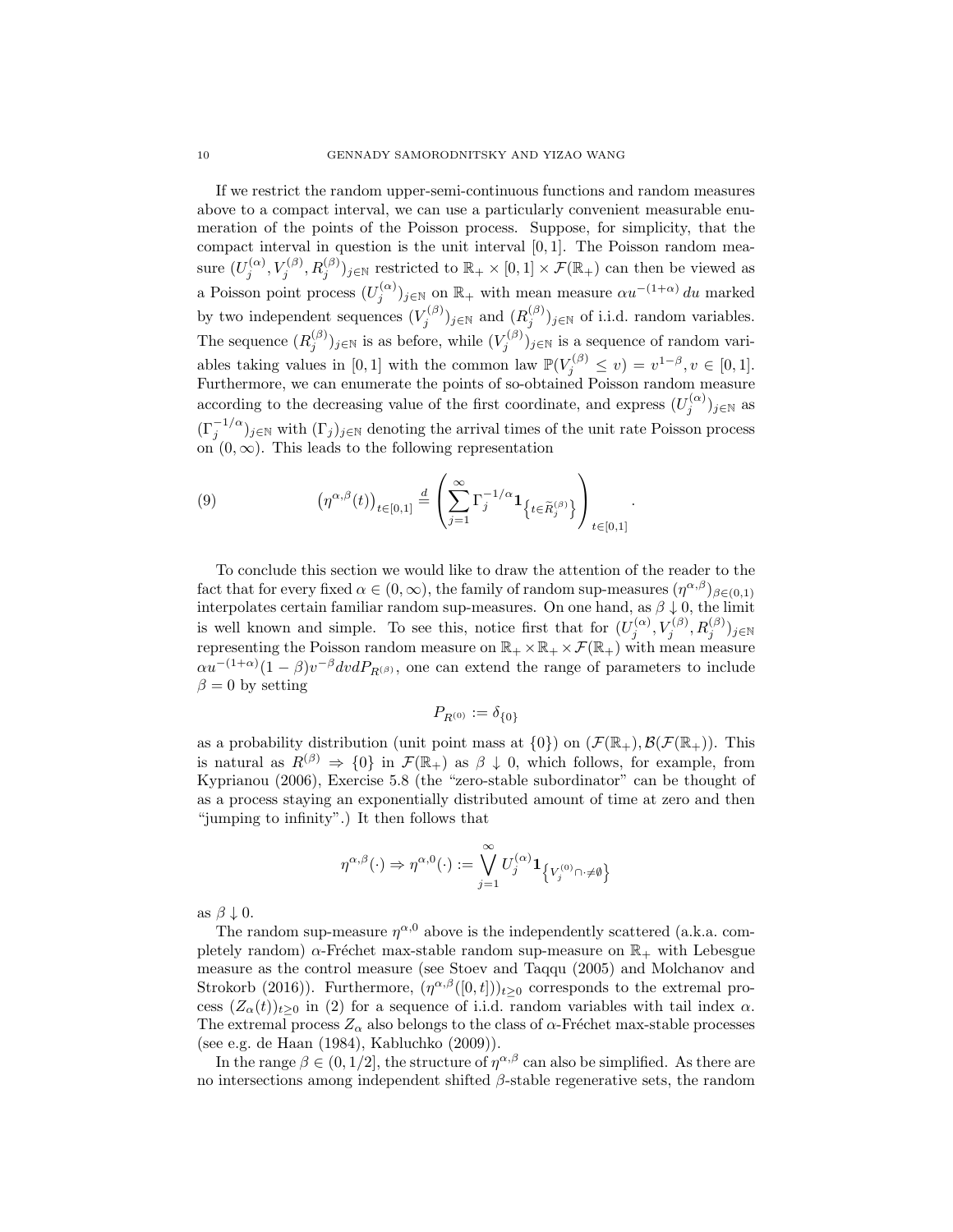sup-measure on the positive real line becomes

$$
\eta^{\alpha,\beta}(\cdot) = \bigvee_{j=1}^{\infty} U_j^{(\alpha)} \mathbf{1}_{\left\{\widetilde{R}_j^{(\beta)} \cap \cdot \neq \emptyset\right\}}, \quad \beta \in (0,1/2].
$$

This random sup-measure was first studied in Lacaux and Samorodnitsky (2016). This is an  $\alpha$ -Fréchet max-stable random sup-measure, belonging to the class of the so-called Choquet random sup-measures introduced in Molchanov and Strokorb (2016). It is also known that for  $\beta \in (0, 1/2]$ ,  $(\eta^{\alpha,\beta}([0,t]))_{t\geq 0}$  has the same distribution as the time-changed extremal process  $(Z_{\alpha}(t^{1-\beta}))_{t\geq 0}$ ; see Owada and Samorodnitsky (2015b) and Lacaux and Samorodnitsky (2016).

On the other hand, as soon as  $\beta > 1/2$ , the random sup-measure  $\eta^{\alpha,\beta}$  is no longer an  $\alpha$ -Fréchet random sup-measure, due to the appearance of intersections. As  $\beta \uparrow 1$ , the sets  $\widetilde{R}^{(\beta)}$  become larger and larger in terms of Hausdorff dimension, and more and more  $U_j^{(\alpha)}$ s enter the sums defining the random measure due to intersections of more and more  $\widetilde{R}_{j}^{(\beta)}$ . In the limit,  $\widetilde{R}^{(\beta)} \Rightarrow [0, \infty)$  in  $\mathcal{F}(\mathbb{R}_{+})$  as  $\beta \uparrow 1$  (the "one-stable subordinator" is just the straight line). In the limit, therefore, all  $U_j^{(\alpha)}$ s contribute to the sum determining the random sup-measure, but for the infinite sum to be finite, restricting ourselves to the case  $\alpha \in (0,1)$  is necessary. In this case we have

$$
\eta^{\alpha,\beta}(\cdot) \Rightarrow \eta^{\alpha,1}(\cdot) := \left(\sum_{j=1}^{\infty} U_j^{(\alpha)}\right) \mathbf{1}_{\{\cdot \cap \mathbb{R}_+ \neq \emptyset\}}
$$

as  $\beta \uparrow 1$ . In words, the limit is a random sup-measure with *complete dependence* that takes the same value  $\sum_{j=1}^{\infty} U_j^{(\alpha)}$  on every open interval. Note that this random series follows the totally skewed  $\alpha$ -stable distribution.

In particular, for every  $\alpha \in (0,1)$ , the distributions of random variables  $(\eta^{\alpha,\beta}((0,1)))_{\beta\in[0,1]}$  interpolate between the  $\alpha$ -Fréchet distribution  $(\beta = 0)$  and the totally skewed  $\alpha$ -stable distribution ( $\beta = 1$ ). These distributions, to the best of our knowledge, have not been described before. Their properties will be the sbject of future investigations. The tail behaviour of  $\eta^{\alpha,\beta}((0,1))$  is, however, clear, and it is described in the following simple result.

**Proposition 3.** For all  $\alpha \in (0, \infty)$ ,

$$
x^{\alpha} \mathbb{P}\left(\eta^{\alpha,\beta}((0,1)) > x\right) \to 1
$$

as  $x \to \infty$ .

*Proof.* Consider the representation (9). Since  $\mathbb{P}(\widetilde{R}^{(\beta)} \cap (0,1) \neq \emptyset) = 1$ , with probability one

$$
\Gamma_1^{-1/\alpha} \le \eta^{\alpha,\beta}((0,1)) \le \Gamma_1^{-1/\alpha} + (\ell_{\beta} - 1)\Gamma_2^{-1/\alpha}.
$$

Note that  $\mathbb{P}(\Gamma_1^{-1/\alpha} > x) \sim x^{-\alpha}$  as  $x \to \infty$ , and that for  $\delta \in (0, \alpha)$ ,

$$
\mathbb{P}\left(\Gamma_2^{-1/\alpha} > x\right) \le \frac{\mathbb{E}\Gamma_2^{-(\alpha+\delta)/\alpha}}{x^{\alpha+\delta}} = \frac{\Gamma(1-\delta/\alpha)}{x^{\alpha+\delta}}, \quad x > 0,
$$

where  $\Gamma(x)$  is the Gamma function. Hence the result.

As we shall see below, for each  $\alpha, \beta$  the random sup-measure  $\eta^{\alpha,\beta}$  arises in the limit of the extremes of stationary processes: while  $\alpha$  indicates the tail behavior,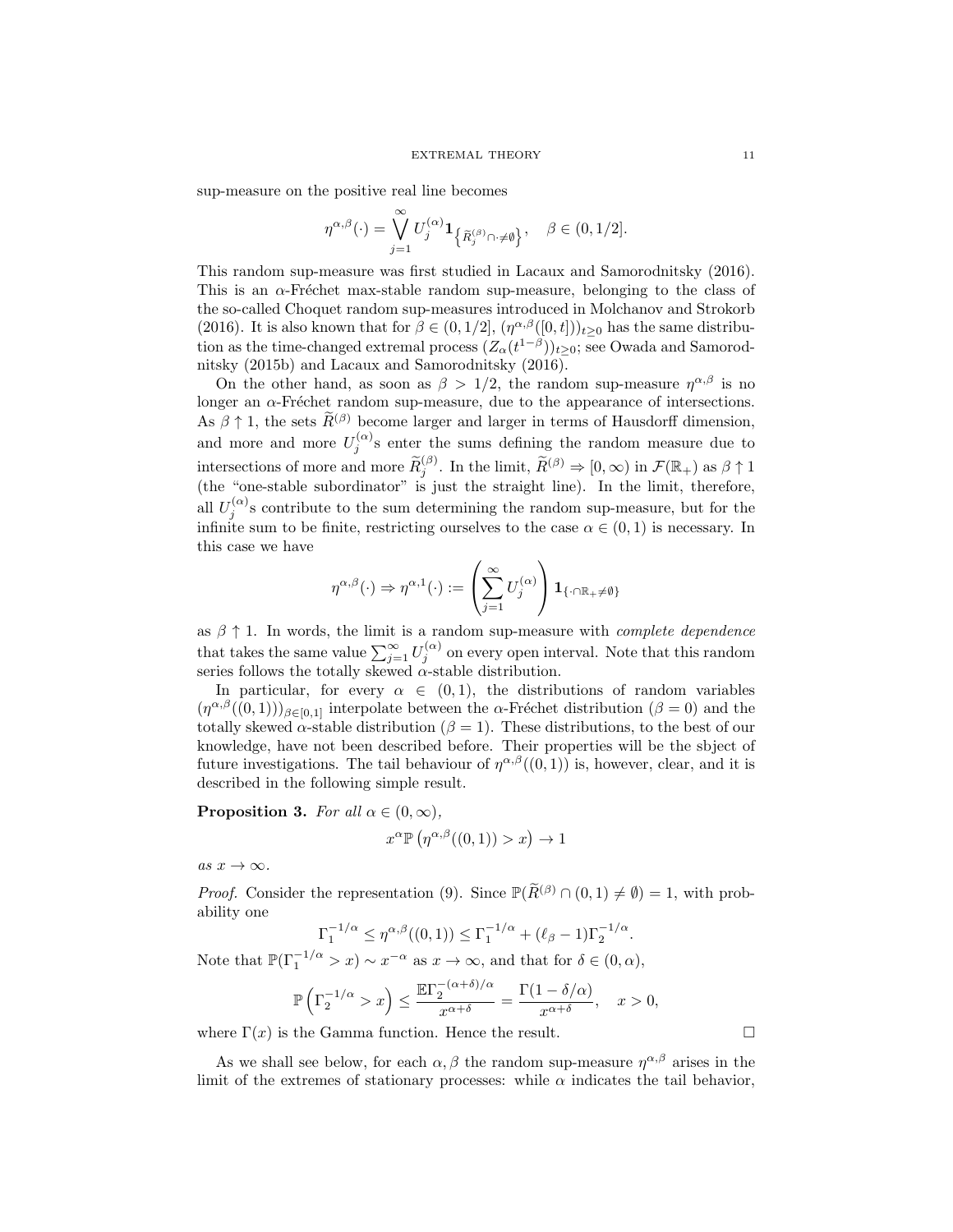β indicates the length of memory. The limiting case  $β = 0$  corresponds to the short memory case already extensively investigated in the literature, and the case  $\beta \in (0,1)$  corresponds to the long range dependence regime. The larger the  $\beta$  is, the longer the memory becomes.

# 4. A family of stationary infinitely divisible processes

We consider a discrete-time stationary symmetric infinitely divisible process whose function space Lévy measure is based on an underlying null-recurrent Markov chain. Similar models have been investigated in the symmetric  $\alpha$ -stable (S $\alpha$ S) case in Resnick et al. (2000), Samorodnitsky (2004) Owada and Samorodnitsky (2015a,b), Owada (2016) and Lacaux and Samorodnitsky (2016), which can be consulted for various background facts stated below. We first describe the Markov chain. Consider an irreducible aperiodic null-recurrent Markov chain  $(Y_n)_{n\in\mathbb{N}_0}$  on Z with  $\mathbb{N}_0 = \{0\} \cup \mathbb{N}$ . Fix a state  $i_0$ , and let  $(\pi_i)_{i \in \mathbb{Z}}$  be the unique invariant measure on Z such that  $\pi_{i_0} = 1$ . Consider the space  $(E, \mathcal{E}) = (\mathbb{Z}^{\mathbb{N}_0}, \mathcal{B}(\mathbb{Z}^{\mathbb{N}_0}))$ . We denote each element of E by  $x \equiv (x_0, x_1, \ldots)$ . Let  $P_i$  denote the probability measure on  $(E, \mathcal{E})$  determined by the Markov chain starting at  $Y_0 = i$ , and introduce an infinite σ-finite measure on (E, E) defined by

$$
\mu(B) := \sum_{i \in \mathbb{Z}} \pi_i P_i(B), \, B \in \mathcal{E}.
$$

Consider

$$
A_0 := \{ x \in E : x_0 = i_0 \},
$$

and the first entrance time of  $A_0$ 

$$
\varphi_{A_0}(x) := \inf\{n \in \mathbb{N} : x_n = i_0\}, x \in E.
$$

The key assumption is, for some  $\beta \in (0,1)$ ,  $\sum_{k=1}^{n} P_{i_0}(\varphi_{A_0} \ge k) \in RV_{1-\beta}$ , which is equivalent to  $P_{i_0}(\varphi_{A_0} \ge k) \in RV_{-\beta}$ . Here and in the sequel,  $RV_{-\alpha}$  stands for the family of functions on  $\mathbb{N}_0$  that are regularly varying at infinity with index  $-\alpha$ . This assumption can also be expressed in terms of the so-called wandering rate sequence defined by

$$
w_n := \mu \left( \bigcup_{k=0}^{n-1} \{ x \in E : x_k = i_0 \} \right), n \in \mathbb{N}.
$$

Then

(10) 
$$
w_n \sim \mu(\varphi_{A_0} \leq n) \sim \sum_{k=1}^n P_{i_0}(\varphi_{A_0} \geq k),
$$

and the key assumption means that  $w_n \in RV_{1-\beta}$ . If T denotes the shift operator  $T(x_0, x_1, \dots) = (x_1, x_2, \dots),$  then  $\mu$  is T-invariant:  $\mu(\cdot) = \mu(T^{-1} \cdot)$  on  $(E, \mathcal{E}).$ Furthermore, T is conservative and ergodic with respect to  $\mu$  on  $(E, \mathcal{E})$ .

Next, we shall consider non-negative functions from  $L^{\infty}(\mu)$  supported by  $A_0$ . Fix  $\alpha > 0$ . For a fixed  $f \in L^{\infty}(\mu)$ , write

(11) 
$$
b_n := \left( \int \max_{k=0,\dots,n} \left( f \circ T^k(x) \right)^{\alpha} \mu(dx) \right)^{1/\alpha}, n \in \mathbb{N}.
$$

The sequence  $(b_n)$  satisfies

(12) 
$$
\lim_{n \to \infty} \frac{b_n^{\alpha}}{w_n} = ||f||_{\infty}.
$$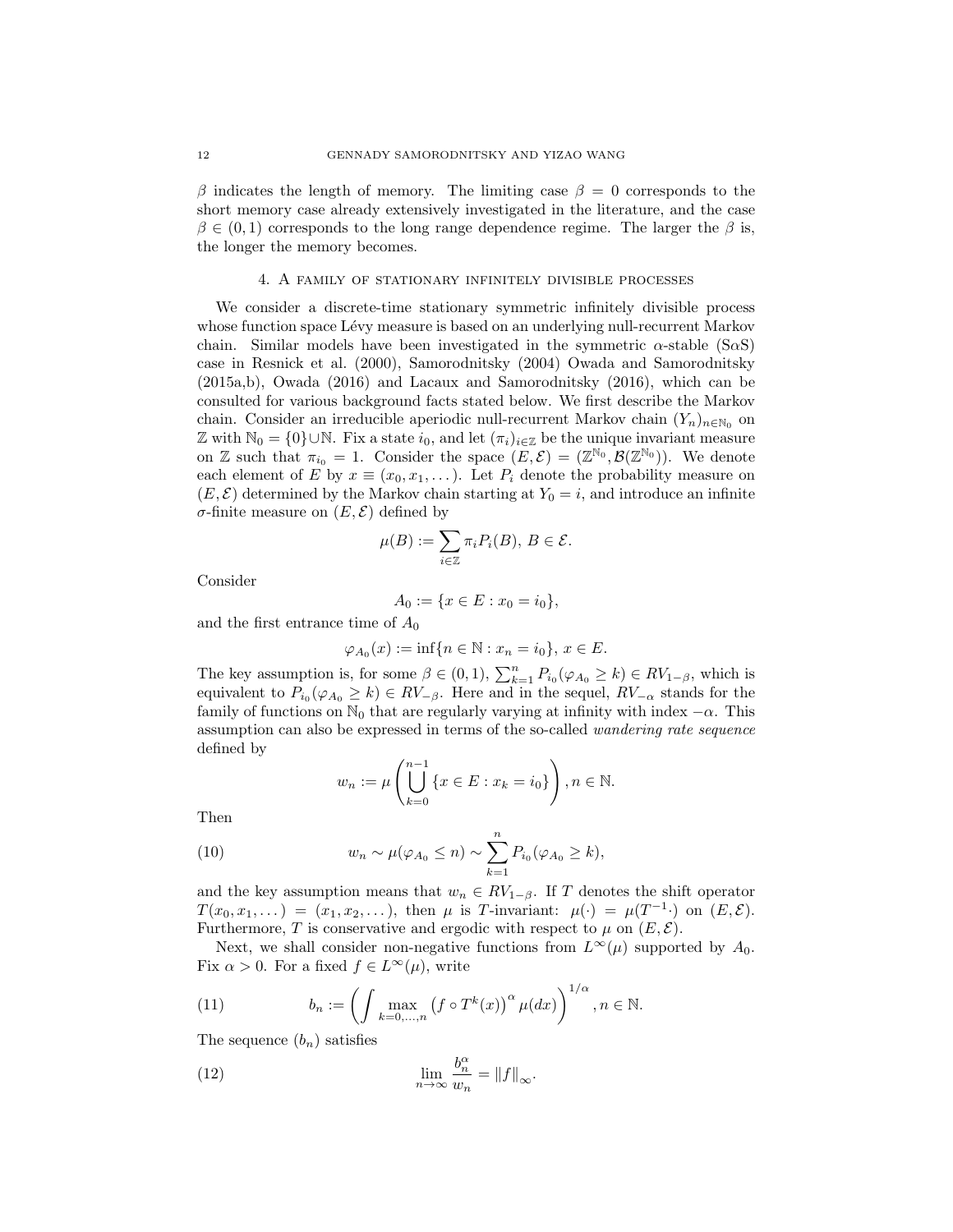Given a Markov chain as above and  $f \in L^{\infty}(\mu)$  supported by  $A_0$ , we define a stationary symmetric infinitely divisible process as a stochastic integral

(13) 
$$
X_n := \int_E f_n(x)M(dx) \quad \text{with} \quad f_n := f \circ T^n, n \in \mathbb{N}_0,
$$

where M is a homogeneous symmetric infinitely divisible random measure on  $(E, \mathcal{E})$ with control measure  $\mu$  and a local symmetric Lévy measure  $\rho$  satisfying

(14) 
$$
\rho((z,\infty)) = az^{-\alpha} \text{ for } z \ge z_0 > 0.
$$

We refer the reader to Chapter 3 in Samorodnitsky (2016) for more details on integrals with respect to infinitely divisible random measures and, in particular, for the fact that the stochastic process in (13) is a well defined stationary infinitely divisible process. In particular, this process satisfies

$$
\mathbb{P}(X_0 > x) \sim a \|f\|_{\alpha}^{\alpha} x^{-\alpha}
$$

as  $x \to \infty$ ; see Rosiński and Samorodnitsky (1993). We will use the value of  $\alpha$ defined by (14) in (11). Below we will work with a more explicit and helpful series representation, (16) of the processes of interest.

We would like to draw the attention of the reader to the fact that we are assuming in  $(14)$  that the tail of the local Lévy measure has, after a certain point, exact powerlaw behavior. This is done purely for clarity of the presentation. There is no doubt whatsoever that limiting results similar to the one we prove in the next section hold under a much more general assumption of the regular variation of the tail of  $\rho$ . However, the analysis in this case will involve additional layers of approximation that might obscure the nature of the new limiting process we will obtain (note, however, that the assumption (14) already covers the S $\alpha$ S case when  $\alpha \in (0, 2)$ .) In a similar vein, for the sake of clarity, we will assume in the next section that  $f$ is simply the indicator function of the set  $A_0$ .

Other types of limit theorems for this and related class of processes have been investigated for the partial sums (by Owada and Samorodnitsky (2015a); Jung et al. (2016)) and for the sample covariance functions (by Resnick et al. (2000); Owada (2016)). In all cases non-standard normalizations, or even new limit processes, show up in the limit theorems, indicating long range dependence in the model. Properties of stationary infinitely divisble processes have intrinsic connections to infinite ergodic theory (see Rosiński (1995); Samorodnitsky (2005); Kabluchko and Stoev  $(2016)$ , and the family of processes we are considering are said to be *driven* by a null-recurrent flow. The mixing properties of such processes (in the  $S\alpha S$  case with  $\alpha \in (0, 2)$ ) were investigated in Rosiński and Samorodnitsky (1996).

# 5. A limit theorem for stationary infinitely divisible processes

Consider the stationary infinitely divisible process introduced in  $(13)$ . For  $n =$  $1, 2, \ldots$  we define a random sup-measure by

$$
M_n(B) := \max_{k \in nB} X_k, B \subset [0, \infty).
$$

The main result of this paper is the following theorem.

**Theorem 4.** Consider the stationary infinitely divisible process  $(X_n)_{n\in\mathbb{N}_0}$  defined in the previous section. Let  $f = \mathbf{1}_{A_0}$  with  $A_0 = \{x \in E : x_0 = i_0\}$ . Under the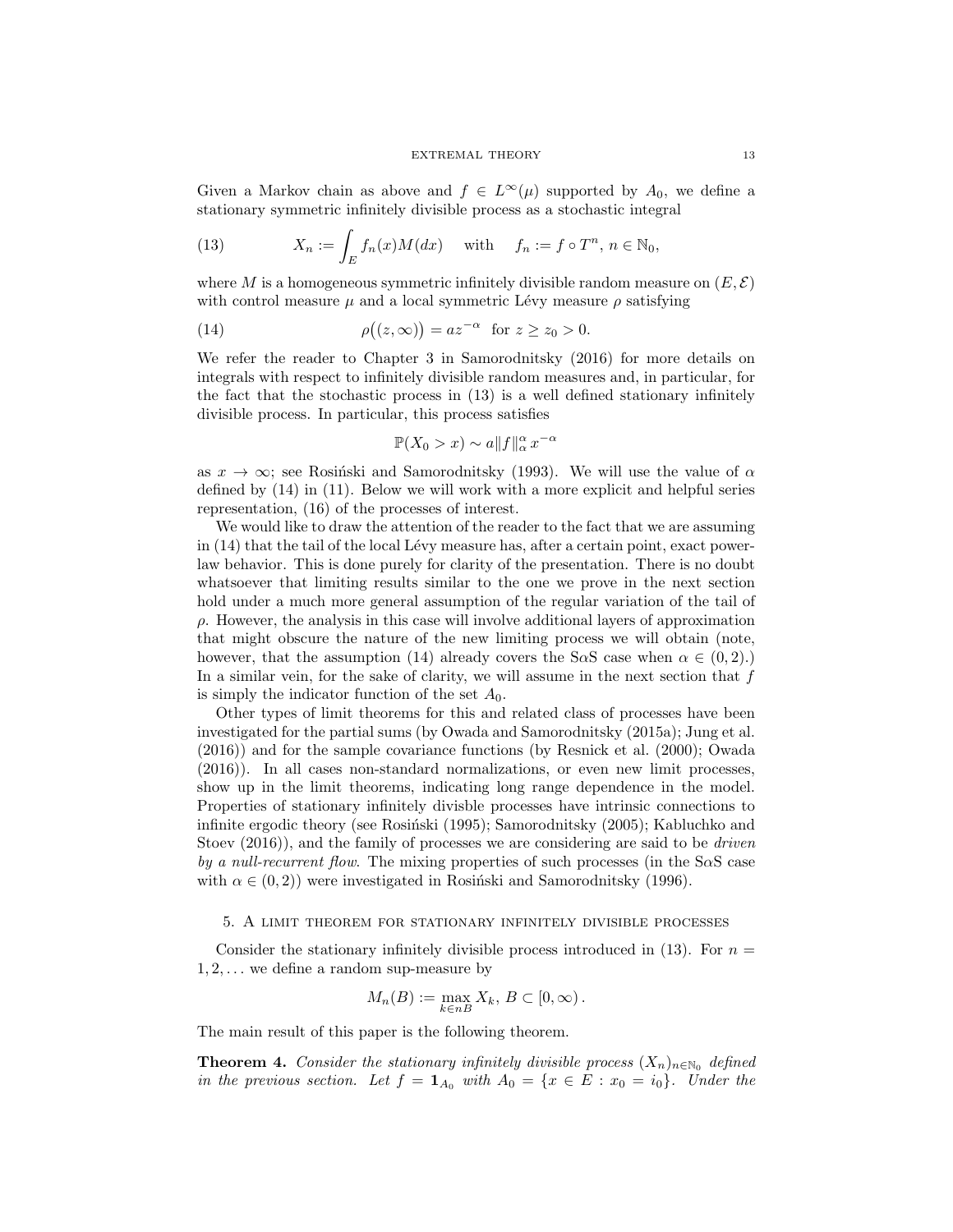assumption that the wandering rate sequence  $(w_n)$  in (14) is regularly varying with index  $1 - \beta \in (0,1)$  and the assumption (10),

$$
\frac{1}{b_n}M_n \Rightarrow a^{1/\alpha}\eta^{\alpha,\beta}
$$

as  $n \to \infty$  in the space  $SM(\mathbb{R}_+)$ , where a is as in (14).

We start with some preparation. Note that by (12),  $b_n^{\alpha} \in RV_{1-\beta}$ . By stationarity it suffices to prove convergence in the space  $SM([0, 1])$ . We start by decomposing the process  $(X_n)_{n\in\mathbb{N}_0}$  into the sum of two independent stationary symmetric infinitely divisible processes:

$$
\quad\text{with}\quad
$$

$$
X_n^{(i)} := \int_E f_n(x)M^{(i)}(dx), \ n \in \mathbb{N}_0, \ i = 1, 2,
$$

 $X_n = X_n^{(1)} + X_n^{(2)}, n \in \mathbb{N}_0,$ 

with  $f_n$  as in (13), and  $M^{(1)}$  and  $M^{(2)}$  two independent homogeneous symmetric infinitely divisible random measures on  $(E, \mathcal{E})$ , each with control measure  $\mu$ . The local Lévy measure for  $M^{(1)}$  is the measure  $\rho$  restricted to the set  $\{|z| \geq z_0\},$ while the local Lévy measure for  $M^{(2)}$  is the measure  $\rho$  restricted to the set  $\{|z| < \infty$  $z_0$ . The first observation is that random variables  $(X_n^{(2)})_{n\in\mathbb{N}_0}$  have Lévy measures supported by a bounded set, hence they have exponentially fast decaying tails; see for example Sato (1999). Therefore,

$$
\frac{1}{b_n}\max_{k=0,1,...,n}|X_k^{(2)}|\to 0
$$

in probability as  $n \to \infty$ . Therefore, without loss of generality we may assume that, in addition to (14), the local Lévy measure  $\rho$  is, to start with, supported by the set  $\{|z|\geq z_0\}$ .

For each  $n \in \mathbb{N}$ , the random vector  $(X_0, \ldots, X_n)$  admits a series representation that we will now describe. For  $x > 0$  let

$$
G(x) := \inf\{z > 0 : \rho((z, \infty)) \le x\}.
$$

The assumption that  $\rho$  is supported by the set  $\{|z| \geq z_0\}$  means that

(15) 
$$
G(x) = \begin{cases} a^{1/\alpha} x^{-1/\alpha} & 0 < x < a z_0^{-\alpha} \\ 0 & x \ge a z_0^{-\alpha}. \end{cases}
$$

It follows from Theorem 3.4.3 in Samorodnitsky (2016) that the following representation in law holds:

,

(16) 
$$
(X_k)_{k=0,...,n} \stackrel{d}{=} \left( \sum_{j=1}^{\infty} \varepsilon_j G(\Gamma_j/2b_n^{\alpha}) \mathbf{1}_{\left\{T^k(U_j^{(n)})_0 = i_0\right\}} \right)_{k=0,...,n}
$$

where  $(\Gamma_j)_{j\in\mathbb{N}}$  are as in  $(9)$ ,  $(\varepsilon_j)_{j\in\mathbb{N}}$  are i.i.d. Rademacher random variables and  $(U_j^{(n)})_{j\in\mathbb{N}}$  are i.i.d. E-valued random variables with common law  $\mu_n$ , determined by

$$
\frac{d\mu_n}{d\mu}(x) = \frac{1}{b_n^{\alpha}} \mathbf{1}_{\{T^k(x)_0 = i_0 \text{ for some } k = 0, 1, \dots, n\}}, x \in E.
$$

All three sequences are independent. Here and in the sequel, for  $x \in E \equiv \mathbb{Z}^{\mathbb{N}_0}$  we write  $T^k(x)_0 \equiv [T^k(x)]_0 \in \mathbb{Z}$ .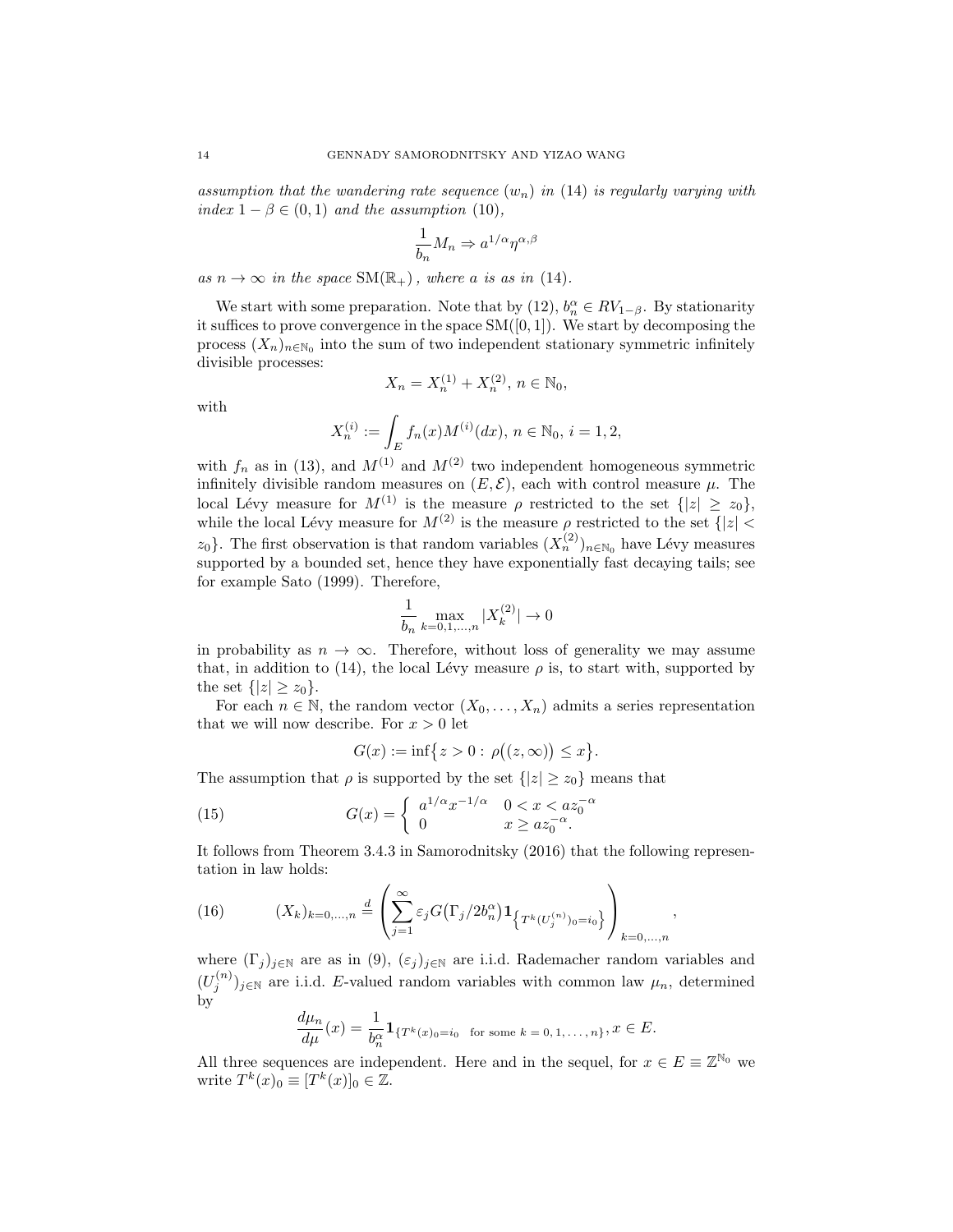Our argument consists of coupling the series representation of  $\eta^{\alpha,\beta}$  in (9) with the series representation of the process in (16). It proceeds through a truncation argument. Introduce for  $\ell = 1, 2, \ldots$ 

$$
M_{\ell,n}(B) := \max_{k \in nB} \sum_{j=1}^{\ell} \varepsilon_j G(\Gamma_j/2b_n^{\alpha}) \mathbf{1}_{\left\{T^k(U_j^{(n)})_0 = i_0\right\}}, n \in \mathbb{N},
$$

and

$$
\eta_{\ell}^{\alpha,\beta}(t) := \sum_{j=1}^{\ell} \Gamma_j^{-1/\alpha} \mathbf{1}_{\left\{t \in \widetilde{R}_j^{(\beta)}\right\}}, \, t \in [0,1].
$$

We also let  $\eta_{\ell}^{\alpha,\beta}$  denote the corresponding truncated random sup-measure. The key steps of the proof of Theorem 4 are Propositions 5 and 6 below.

**Proposition 5.** Under the assumptions of Theorem 4, for all  $\ell \in \mathbb{N}$ ,

$$
\frac{1}{b_n}M_{\ell,n}\Rightarrow a^{1/\alpha}\eta_{\ell}^{\alpha,\beta}
$$

as  $n \to \infty$  in the space of SM([0, 1]).

**Proposition 6.** Under the assumptions of Theorem 4, for all  $\delta > 0$ ,

$$
\lim_{\ell \to \infty} \limsup_{n \to \infty} \mathbb{P}\left(\max_{k=0,\dots,n} \frac{1}{b_n} \left| \sum_{j=\ell+1}^{\infty} \varepsilon_j G(\Gamma_j/2b_n^{\alpha}) \mathbf{1}_{\left\{T^k(U_j^{(n)})_0 = i_0\right\}} \right| > \delta\right) = 0.
$$

We start with several preliminary results needed for the proof of Proposition 5. First of all we establish convergence of intersections of trajectories of the Markov chain. Introduce

$$
\widehat{R}_{j,n}^{(\beta)} := \frac{1}{n} \left\{ k \in \{0, \dots, n\} : T^k (U_j^{(n)})_0 = i_0 \right\},\
$$
  

$$
\widehat{I}_{S,n} := \bigcap_{j \in S} \widehat{R}_{j,n}^{(\beta)}, S \subset \mathbb{N}, S \neq \emptyset \quad \text{and} \quad \widehat{I}_{\emptyset,n} := \frac{1}{n} \left\{ 0, 1, \dots, n \right\}.
$$

Recall the definition of  $I<sub>S</sub>$  in (7).

**Lemma 7.** Under the notation above, for all  $\ell \in \mathbb{N}$ ,

(17) 
$$
\left(\widehat{I}_{S,n}\right)_{S\subset\{1,\ldots,\ell\}} \Rightarrow (I_S\cap[0,1])_{S\subset\{1,\ldots,\ell\}}
$$

as  $n \to \infty$  in  $\mathcal{F}([0,1])^{2^{\ell}}$ . *Proof.* Recall that  $\widetilde{R}_{j}^{(\beta)} = V_j^{(\beta)} + R_j^{(\beta)}$ . We first prove (18)  $\widehat{R}_{j,n}^{(\beta)} \Rightarrow \widetilde{R}_{j}^{(\beta)} \cap [0,1], j \in \mathbb{N}.$ 

This has been shown in Lacaux and Samorodnitsky (2016), although not in the framework of convergence of in  $\mathcal{F}([0,1])$ . We sketch the proof below. We can write

$$
\widehat{R}_{j,n}^{(\beta)} = \left( V_{j,n}^{(\beta)} + R_{j,n}^{(\beta)} \right) \cap [0,1]
$$

with

$$
V_{j,n}^{(\beta)} := \frac{1}{n} \min \left\{ k = 0, \dots, n : T^k (U_j^{(n)})_0 = i_0 \right\},
$$
  

$$
R_{j,n}^{(\beta)} := \frac{1}{n} \left\{ k = 0, \dots, n : T^{nV_{j,n}^{(\beta)} + k} (U_j^{(n)})_0 = i_0 \right\}.
$$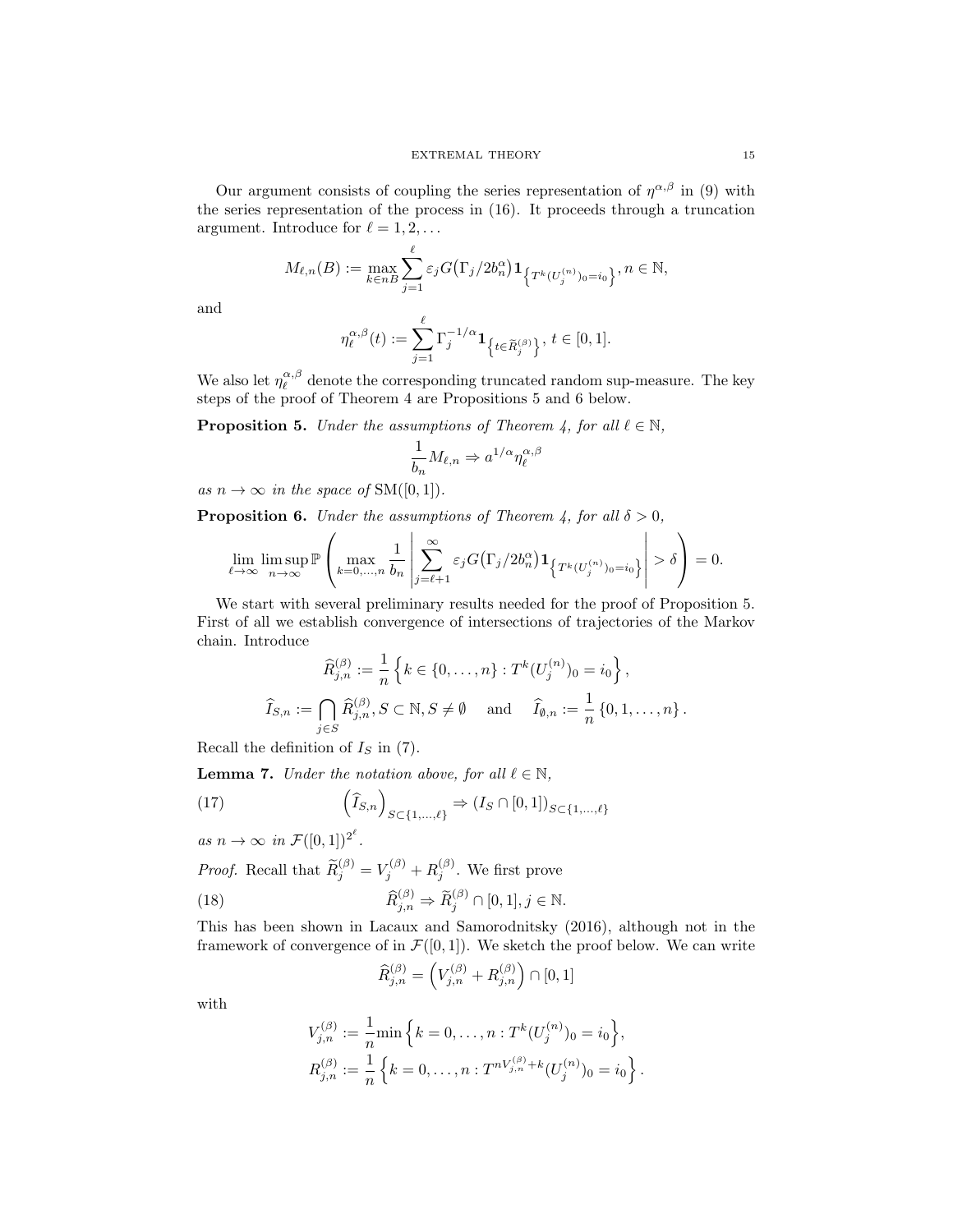By the strong Markov property, conditioning on  $V_{j,n}^{(\beta)}$ , we have

$$
R_{j,n}^{(\beta)} \stackrel{d}{=} \frac{1}{n} \left\{ k \in \{0, \ldots, n\} : T^k(U^{(n)})_0 = i_0 \right\},\,
$$

where  $U^{(n)}$  is an E-valued random variable with law  $P_{i_0}$ , It was shown in Lacaux and Samorodnitsky (2016), Proposition 4.5 and Remark 4.6 that as  $n \to \infty$ ,

$$
R_{j,n}^{(\beta)} \Rightarrow R_j^{(\beta)} \cap [0,1]
$$

in  $\mathcal{F}([0,1])$ , and it is clear that  $V_{j,n}^{(\beta)} \Rightarrow V_j^{(\beta)}$ . Therefore, (18) follows. Next, we show that for every finite  $S \subseteq \mathbb{N}$ 

(19) 
$$
I_{S,n} \Rightarrow I_S \cap [0,1].
$$

The case  $S = \emptyset$  is trivial. It suffices to consider, for all  $\ell \in \mathbb{N}, S = \{1, \ldots, \ell\}$ . The claim will follow once we show for all  $m \in \mathbb{N}$  and all fixed mutually disjoint open intervals  $T_1, \ldots, T_m$  in [0, 1],

(20) 
$$
\lim_{n \to \infty} \mathbb{P}\left(\bigcap_{i=1}^{m} \left\{\widehat{I}_{S,n} \cap T_i \neq \emptyset\right\}\right) = \mathbb{P}\left(\bigcap_{i=1}^{m} \left\{I_S \cap T_i \neq \emptyset\right\}\right).
$$

To show this, we apply the continuous mapping theorem. Introduce, for  $T_1, \ldots, T_m$ fixed as above,

$$
J(F_1,\ldots,F_\ell) := \mathbf{1}_{\left\{\bigcap_{i=1}^m \left\{(\bigcap_{j=1}^\ell F_j) \cap T_i \neq \emptyset\right\}\right\}} = \prod_{i=1}^m \mathbf{1}_{\left\{\bigcap_{j=1}^\ell F_j \cap T_i \neq \emptyset\right\}}, \quad F_j \in \mathcal{F}([0,1]).
$$

Each indicator on the right-hand side above is measurable, and hence so is J. Now (20) becomes

(21) 
$$
\lim_{n\to\infty} \mathbb{E} J\left(\widehat{R}_{1,n}^{(\beta)},\ldots,\widehat{R}_{\ell,n}^{(\beta)}\right) = \mathbb{E} J\left(\widetilde{R}_{1}^{(\beta)} \cap [0,1],\ldots,\widetilde{R}_{\ell}^{(\beta)} \cap [0,1]\right).
$$

Even though the function J is not continuous on  $\mathcal{F}([0,1])^{\ell}$ , we claim that it is continuous a.s. with respect to the law of  $(\widetilde{R}_{\ell}^{(\beta)} \cap [0,1])_{j=1,\ldots,\ell}$ . To see this note that any point  $(F_1, \ldots, F_\ell)$  in  $\mathcal{F}([0, 1])^{\ell}$  such that  $F_j \cap T_i \neq \emptyset$  for each  $j = 1, \ldots, \ell$ and each  $i = 1, \ldots, m$  is a continuity point of J by the definition of the Fell topology. Furthermore, so is every point  $(F_1, \ldots, F_\ell)$  in  $\mathcal{F}([0, 1])^\ell$  with the following property: if  $F_j \cap T_i = \emptyset$  for some  $j = 1, ..., \ell$  and  $i = 1, ..., m$ , then the set  $F_j$  is separated from the interval  $T_i$ , i.e. there is  $\epsilon > 0$  such that  $F_j \cap [a_i - \epsilon, b_i + \epsilon] = \emptyset$  if  $T_i = [a_i, b_i]$ . This claim follows from Proposition B.3 in Molchanov (2005). If a closed set does not hit a bounded open interval, it is automatically separated from the latter as long as it does not contain any of the endpoints of that interval. Therefore, the only points  $(F_1, \ldots, F_\ell)$  in  $\mathcal{F}([0, 1])^{\ell}$  that are not continuity points of J are those for which at least one of the sets, say  $F_j$ , does not hit one of the open intervals, but does contain one of its endpoints. Since a stable subordinator does not hit fixed points, it follows that the function  $J$  is continuous a.s. with respect to the law of  $\left(\widetilde{R}_{\ell}^{(\beta)} \cap [0,1]\right)_{j=1,\ldots,\ell}$ , and the continuous mapping theorem applies. That is, (21) holds and thus (19) follows. Since proving the joint convergence in (17) is only notationally different from the above argument, the proof is complete.  $\Box$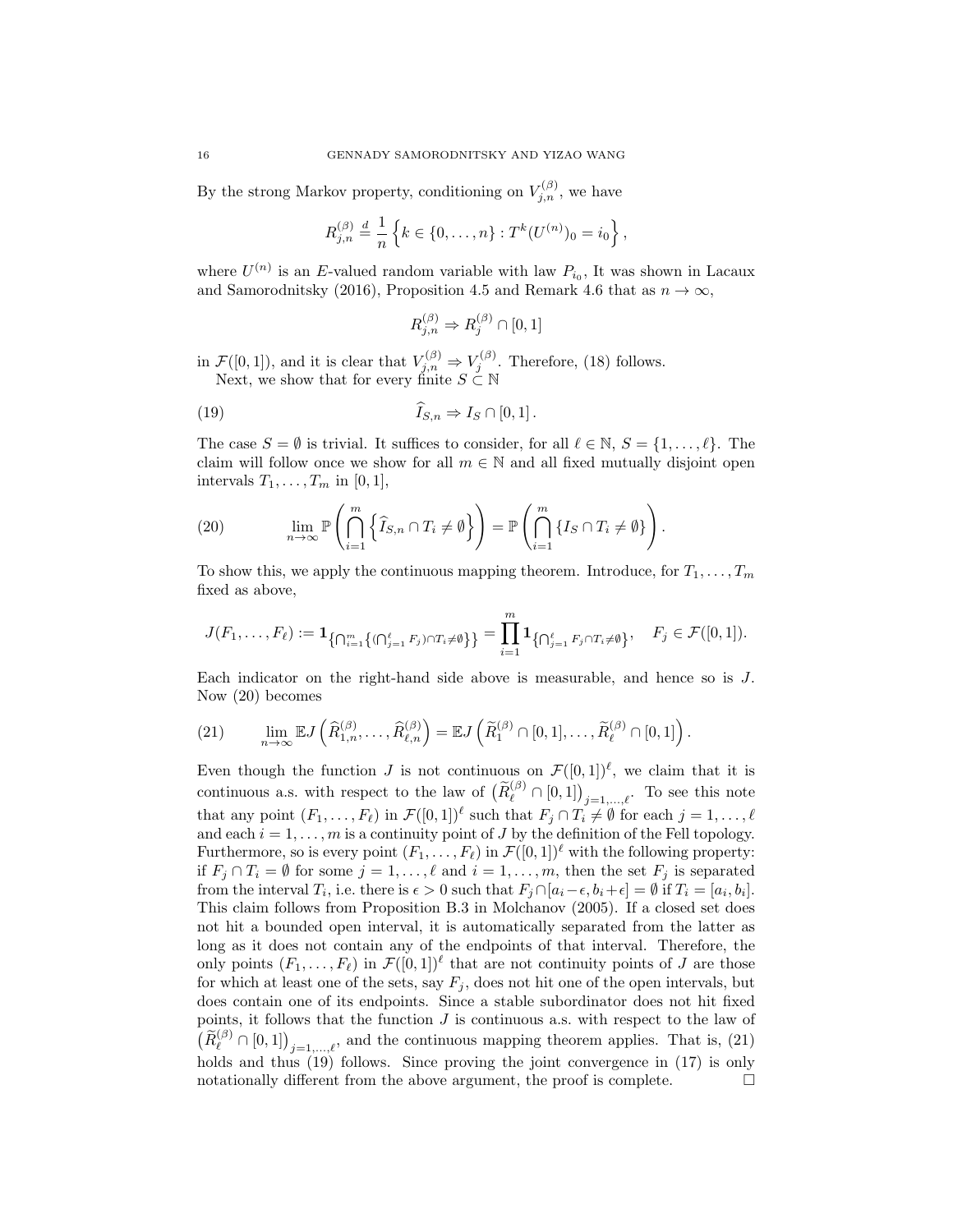Next, we show that for each open interval T, outside an event  $A_n(T)$  to be defined below, of which the probability tends to zero as  $n \to \infty$ , the following key identity holds:

(22)  
\n
$$
\max_{k \in nT} \sum_{j=1}^{\ell} \varepsilon_j G(\Gamma_j/2b_n^{\alpha}) \mathbf{1}_{\left\{T^k(U_j^{(n)})_0 = i_0\right\}} = \max_{S \subset \{1, \dots, \ell\}} \mathbf{1}_{\left\{\widehat{I}_{S,n} \cap T \neq \emptyset\right\}} \sum_{j \in S} \varepsilon_j G(\Gamma_j/2b_n^{\alpha})
$$
\n
$$
= \max_{S \subset \{1, \dots, \ell\}} \mathbf{1}_{\left\{\widehat{I}_{S,n} \cap T \neq \emptyset\right\}} \sum_{j \in S} \mathbf{1}_{\left\{\varepsilon_j = 1\right\}} G(\Gamma_j/2b_n^{\alpha}),
$$

with the convention that  $\sum_{j\in\emptyset} = 0$ .

To establish this, we take a closer look at the simultaneous returns of Markov chain to  $i_0$ . We say that the chain indexed by j returns to  $i_0$  at time k, if  $T^{k}(U_j^{(n)})_0 = i_0$ . Note that if

$$
\frac{k}{n} \in \widehat{I}_{S,n} \cap T = \left(\bigcap_{j \in S} \widehat{R}_{j,n}^{(\beta)}\right) \cap T,
$$

then there might be another  $j' \in \{1, \ldots, \ell\} \setminus S$ , such that the chain indexed by  $j'$  returns to  $i_0$  at the same time k as well. We need an exact description of simultaneous returns of multiple chains. For this purpose, introduce

$$
\widehat{I}^*_{S,n}:=\widehat{I}_{S,n}\cap \left(\bigcup_{j\in\{1,...,\ell\}\backslash S}\widehat{R}_{j,n}^{(\beta)}\right)^c,
$$

the collection of all time points (divided by  $n$ ) at which all chains indexed by  $S$ , and only these chains, return to  $i_0$  simultaneously. We define the event

(23) 
$$
A_n(T) := \bigcup_{S \subset \{1, ..., \ell\}} \left( \left\{ \widehat{I}_{S,n} \cap T \neq \emptyset \right\} \cap \left\{ \widehat{I}_{S,n}^* \cap T = \emptyset \right\} \right).
$$

In words, on the complement of  $A_n(T)$ , if  $\widehat{I}_{S,n} \cap T \neq \emptyset$  for some non-empty set S, then at some time point  $k \in nT$ , exactly those chains indexed by S return to  $i_0$ .

**Lemma 8.** For every open interval T, the identity (22) holds on  $A_n(T)^c$ , and  $\lim_{n\to\infty} \mathbb{P}(A_n(T)) = 0.$ 

*Proof.* We first prove the first part of the lemma. Noticing that  $S = \emptyset$  is also included in the union above, and

$$
\widehat{I}_{\varnothing,n}^*=\left(\bigcup_{j=1,...,\ell}\widehat{R}_{j,n}^{(\beta)}\right)^c,
$$

we see that  $A_n(T)$  includes the event that at every time k at least one of the  $\ell$  chains returns to  $i_0$ . So on  $A_n(T)^c$ , the first two terms in (22), which are, clearly, always equal, are non-negative. Furthermore, when  $I_{S,n} \cap T \neq \emptyset$  for some non-empty S, then for  $S' := \{j \in S : \varepsilon_j = 1\} \subset S$ ,  $\widehat{I}_{S,n} \cap T \neq \emptyset$  implies  $\widehat{I}_{S',n} \cap T \neq \emptyset$ , and therefore restricted to the event  $A_n(T)^c$  we have  $\widehat{I}_{S',n}^* \cap T \neq \emptyset$ . It follows that the second equality in (22) also holds on  $A_n(T)^c$ .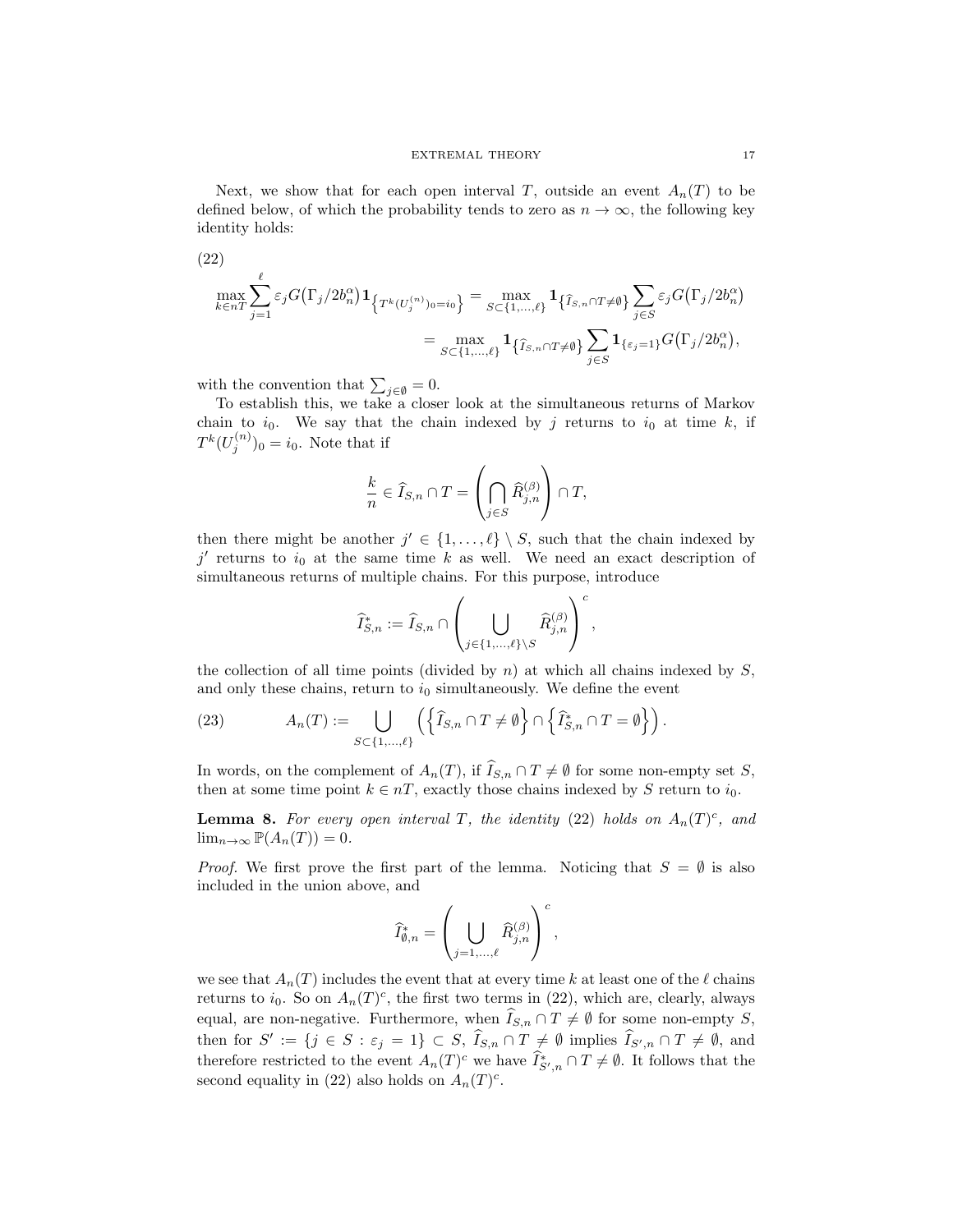For the second part of the lemma, in view of  $(23)$ , it suffices to show for all S,

$$
\lim_{n \to \infty} \mathbb{P}\left( \left\{ \widehat{I}_{S,n} \cap T \neq \emptyset \right\} \cap \left\{ \widehat{I}_{S,n}^* \cap T = \emptyset \right\} \right) = 0.
$$

The case  $S = \emptyset$  is trivial. So without loss of generality, assume  $S = \{1, \ldots, \ell'\}$  for some  $\ell' \in \{1, 2, \ldots, \ell - 1\}$ . Introduce

$$
K_n := n \min\left(\widehat{I}_{S,n} \cap T\right),\,
$$

the first time in  $nT$  that all chains indexed by S return to  $i_0$  simultaneously. Then,

$$
\left\{\widehat{I}_{S,n}\cap T\neq\emptyset\right\}\cap\left\{\widehat{I}_{S,n}^*\cap T=\emptyset\right\}\subset\bigcup_{j=\ell'+1}^{\ell}\left\{T^{K_n}(U_j^{(n)})_0=i_0,\widehat{I}_{S,n}\cap T\neq\emptyset\right\}.
$$

The probability of each event in the union on the right hand side is bounded from above by

$$
\mathbb{P}\left(T^{K_n}(U_j^{(n)})_0=i_0\middle|\widehat{I}_{S,n}\cap T\neq\emptyset\right)\leq \max_{k=0,\dots,n}\mathbb{P}\left(T^k(U_1^{(n)})_0=i_0\right)=b_n^{-\alpha}
$$

by the i.i.d. assumption on the chains. Since  $b_n \to \infty$ , the proof is complete.  $\square$ 

Now we are ready to prove the main result.

Proof of Proposition 5. By Theorem 3.2 in O'Brien et al. (1990) and the fact that the stable regenerative sets do not hit points, it suffices to show, for all  $m \in \mathbb{N}$  and all disjoint open intervals  $T_i = (t_i, t'_i) \subset [0, 1], i = 1, \ldots, m$ ,

(24) 
$$
\left(\frac{1}{b_n}M_{\ell,n}(T_i)\right)_{i=1,\dots,m} \Rightarrow \left(a^{1/\alpha}\eta_{\ell}^{\alpha,\beta}(T_i)\right)_{i=1,\dots,m}
$$

as random vectors in  $\mathbb{R}^m$ . The expression (15) and the fact that  $b_n \to \infty$  tell us that the event  $B_n := {\lbrace \Gamma_{\ell}/2b_n^{\alpha} < az_0^{-\alpha} \rbrace}$  has probability going to 1 as  $n \to \infty$ , and on  $B_n$  we have  $G(\Gamma_j/2b_n^{\alpha}) = (2a)^{1/\alpha} \Gamma_j^{-1/\alpha} b_n$ . That is,

$$
\frac{1}{b_n} M_{\ell,n}(T_i) = \max_{k \in nT_i} \sum_{j=1}^{\ell} \varepsilon_j(2a)^{1/\alpha} \Gamma_j^{-1/\alpha} \mathbf{1}_{\left\{T^k(U_j^{(n)})_0 = i_0\right\}}.
$$

Therefore, proving (24) is the same as proving that

$$
(25) \qquad \left(\max_{k\in nT_i}\sum_{j=1}^{\ell}\varepsilon_j 2^{1/\alpha}\Gamma_j^{-1/\alpha}\mathbf{1}_{\left\{T^k(U_j^{(n)})_0=i_0\right\}}\right)_{i=1,\dots,m}\Rightarrow \left(\eta_{\ell}^{\alpha,\beta}(T_i)\right)_{i=1,\dots,m}.
$$

The first part of Lemma 8 yields that on  $A_n(T_i)^c \cap B_n$ ,

$$
\max_{k\in nT_i}\sum_{j=1}^{\ell}\varepsilon_j\Gamma_j^{-1/\alpha}\mathbf{1}_{\left\{T^k(U_j^{(n)})_0=i_0\right\}}=\max_{S\subset\{1,\ldots,\ell\}}\mathbf{1}_{\left\{\widehat{I}_{S,n}\cap T_i\neq\emptyset\right\}}\sum_{j\in S}\mathbf{1}_{\left\{\varepsilon_j=1\right\}}\Gamma_j^{-1/\alpha}.
$$

Note that the point process  $(\Gamma_j^{-1/\alpha})_{j \in \mathbb{N}, \varepsilon_j=1}$  is a Poisson point process with mean measure  $2^{-1}\alpha u^{-(1+\alpha)} du$ ,  $u > 0$ , and it can be represented in law as the point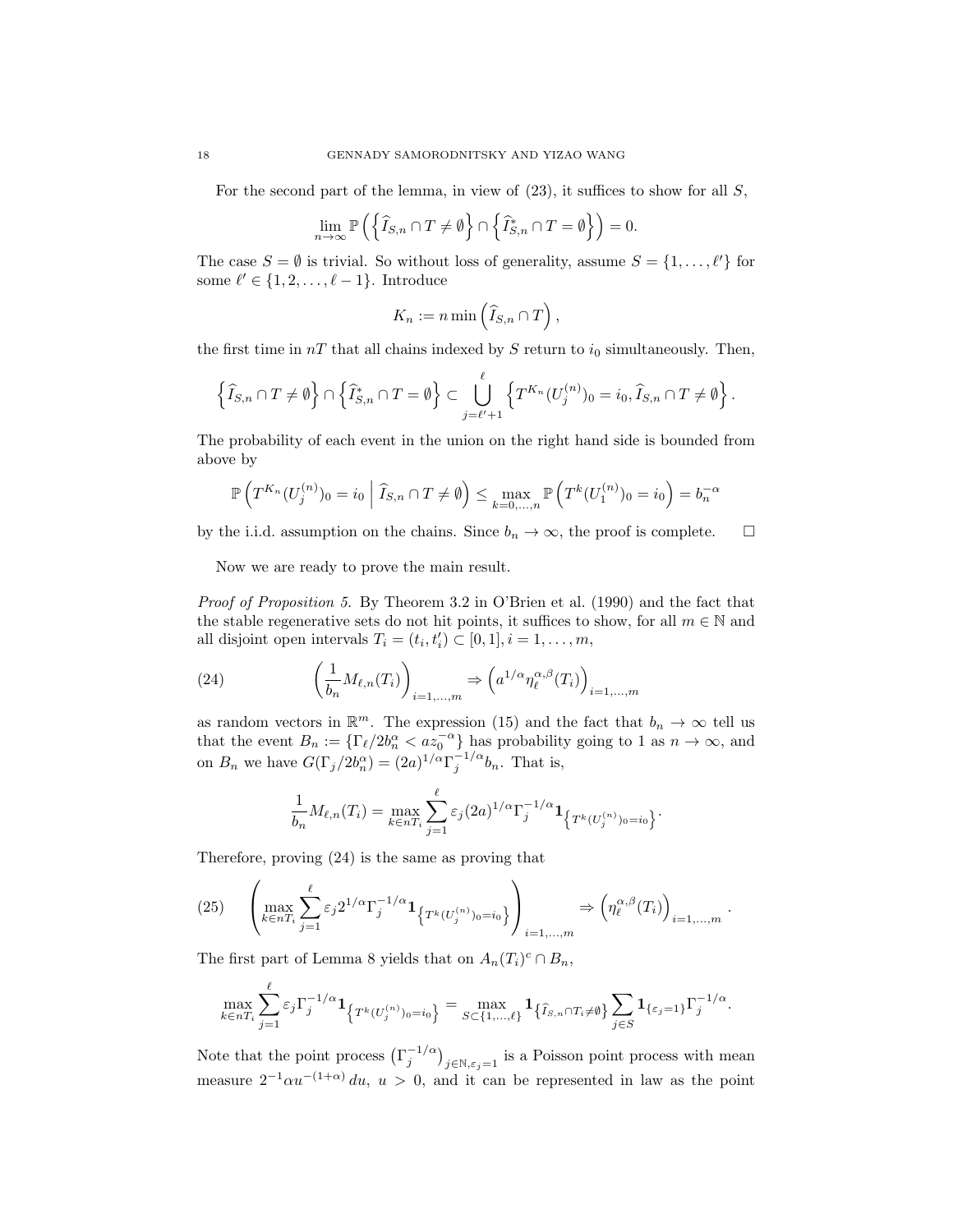process  $(2^{-1/\alpha} \Gamma_j^{-1/\alpha})_{j \in \mathbb{N}}$ . Since by Lemma 8,  $\mathbb{P}(A_n(T_i)^c \cap B_n) \to 1$  as  $n \to \infty$ , the statement (25) will follow once we prove that

$$
\left(\max_{S\subset\{1,\ldots,\ell\}}\mathbf{1}_{\{\widehat{I}_{S,n}\cap T_i\neq\emptyset\}}\sum_{j\in S}\Gamma_j^{-1/\alpha}\right)_{i=1,\ldots,m}\Rightarrow\left(\eta_{\ell}^{\alpha,\beta}(T_i)\right)_{i=1,\ldots,m}.
$$

This is, however, an immediate consequence of Lemma 7 and the fact that  $\eta_{\ell}^{\alpha,\beta}(T_i)$ can be written in the form

$$
\eta_{\ell}^{\alpha,\beta}(T_i)=\max_{S\subset\{1,\ldots,\ell\}}\mathbf{1}_{\{I_S\cap T_i\neq\emptyset\}}\sum_{j\in S}\Gamma_j^{-1/\alpha},\ i=1,\ldots,m.
$$

Proof of Proposition 6. For  $M > 0$  let  $D_{\ell}^M := {\lbrace \Gamma_{\ell+1} \geq M \rbrace}$ . It is clear that  $\lim_{\ell \to \infty} \mathbb{P}(D_{\ell}^M) = 1$ . We have

$$
\mathbb{P}\left(\left\{\max_{k=0,\ldots,n}\frac{1}{b_n}\left|\sum_{j=\ell+1}^{\infty}\varepsilon_jG(\Gamma_j/2b_n^{\alpha})\mathbf{1}_{\left\{\sum_{j=\ell+1}^{k}(U_j^{(n)})_0=i_0\right\}}\right|>\delta\right\}\cap D_{\ell}^M\right)\leq \sum_{k=0}^n \mathbb{P}\left(\left\{\left|\sum_{j=\ell+1}^{\infty}\varepsilon_j\Gamma_j^{-1/\alpha}\mathbf{1}_{\left\{\Gamma_j\leq 2ab_n^{\alpha}z_0^{-\alpha}\right\}}\mathbf{1}_{\left\{\sum_{j=\ell+1}^{k}(U_j^{(n)})_0=i_0\right\}}\right|\geq \frac{\delta}{(2a)^{1/\alpha}}\right\}\cap D_{\ell}^M\right).
$$

Note that on the right hand side above, the summand takes the same value for all  $k = 0, 1, \ldots, n$ . Write  $\delta' := \delta/(2a)^{1/\alpha}$ . We shall show that, for all  $\delta' > 0$ , one can choose M depending on  $\alpha$ ,  $\beta$  and  $\delta'$  only, such that for all  $\ell$ ,

$$
\limsup_{n\to\infty}n\mathbb P\left(\left\{\left|\sum_{j=\ell+1}^\infty\varepsilon_j\Gamma_j^{-1/\alpha}{\bf 1}_{\left\{\Gamma_j\leq 2ab_n^\alpha z_0^{-\alpha}\right\}}{\bf 1}_{\left\{\operatorname{T}^k(U_j^{(n)})_0=i_0\right\}}\right|>\delta'\right\}\cap D_\ell^M\right)=0.
$$

The desired result then follows. To show the above, first observe that the probability of interest is bounded from above by

(26) 
$$
\mathbb{P}\left(\sum_{j=1}^{\infty}\Gamma_j^{-1/\alpha}\mathbf{1}_{\left\{M\leq \Gamma_j\leq 2ab_n^{\alpha}z_0^{-\alpha}\right\}}\mathbf{1}_{\left\{T^k(U_j^{(n)})_0=i_0\right\}}>\delta'\right).
$$

Observe that the restriction to  $(0, \infty)$  of the point process with the points

$$
\left(b_n \Gamma_j^{-1/\alpha} \mathbf{1}_{\left\{T^k(U_j^{(n)})_0=i_0\right\}}\right)_{j\in\mathbb{N}}
$$

represents a Poisson random measure on  $(0, \infty)$  with intensity  $\mu(A_0) \alpha u^{-(\alpha+1)} du$ ,  $u > 0$ , and another representation of the same Poisson random measure is

$$
\left(\mu(A_0)^{1/\alpha}\Gamma_j^{-1/\alpha}\right)_{j\in\mathbb{N}}.
$$

 $\Box$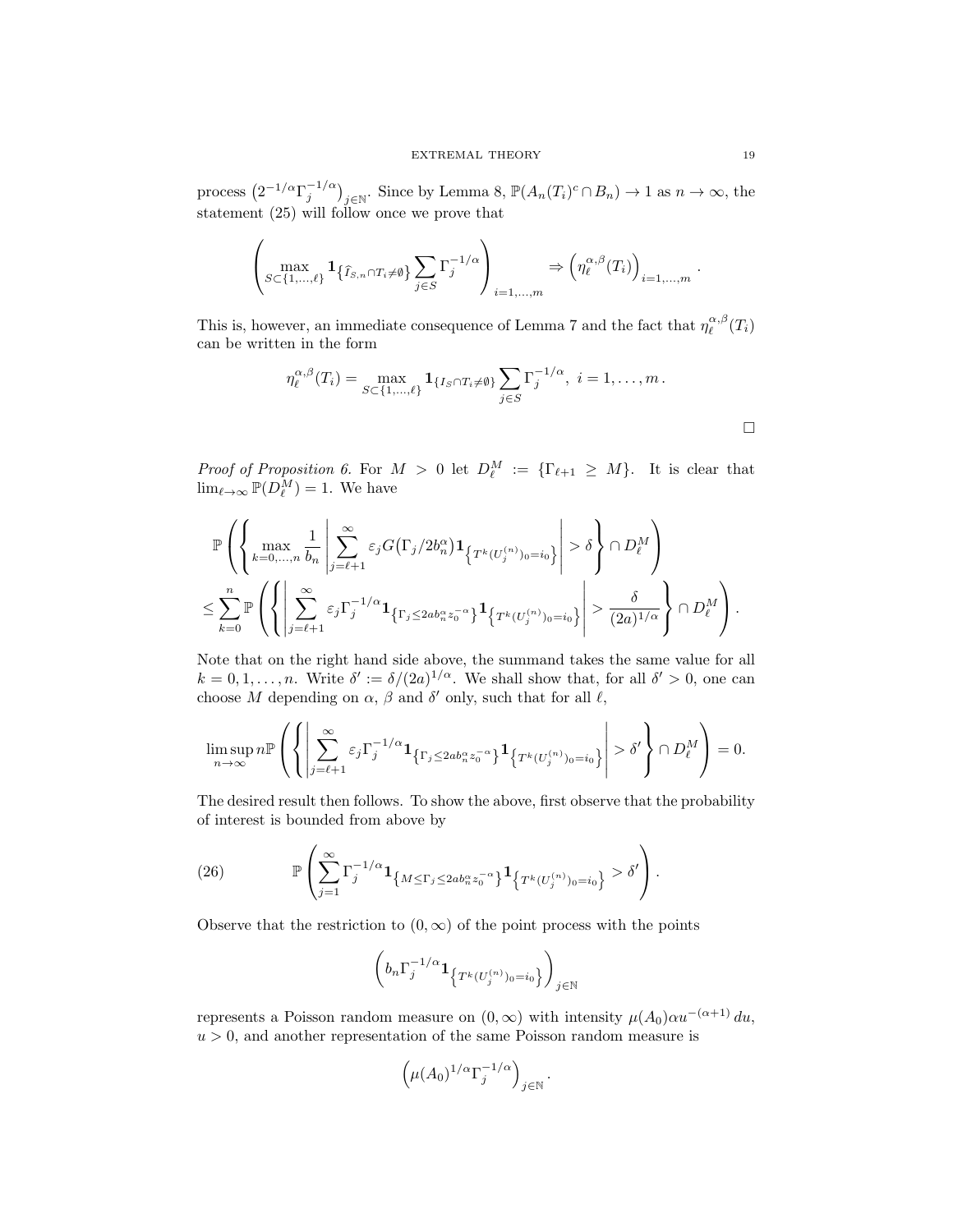By definition of the Markov chain,  $\mu(A_0) = 1$ . Therefore, (26) becomes

$$
(27) \mathbb{P}\left(b_n^{-1}\sum_{j=1}^{\infty}\Gamma_j^{-1/\alpha}\mathbf{1}_{\{M/b_n^{\alpha}\leq \Gamma_j\leq 2az_0^{-\alpha}\}} > \delta'\right)
$$

$$
\leq \mathbb{P}\left(b_n^{-1}\sum_{j=j_M+1}^{\infty}\Gamma_j^{-1/\alpha}\mathbf{1}_{\{\Gamma_j\leq 2az_0^{-\alpha}\}} > \delta'/2\right)
$$

by taking  $j_M := \lfloor M^{1/\alpha} \delta'/2 \rfloor$ , so that  $b_n^{-1} \sum_{j=1}^{j_M} \Gamma_j^{-1/\alpha} \mathbf{1}_{\{M/b_n^{\alpha} \leq \Gamma_j \leq 2az_0^{-\alpha}\}} \leq \delta'/2$ with probability one. By Markov inequality, we can further bound  $(27)$  by, up to a multiplicative constant depending on  $\delta'$ ,

$$
b_n^{-p} \mathbb{E}\left(\sum_{j=j_M+1}^{\infty} \Gamma_j^{-1/\alpha} \mathbf{1}_{\left\{\Gamma_j \leq 2az_0^{-\alpha}\right\}}\right)^p.
$$

If we choose

$$
p>\frac{1}{1-\beta},
$$

then  $b_n^{-p} = o(n^{-1})$ . Since choosing M and, hence,  $j_M$  large enough, we can ensure finiteness of the above expectation, this completes the proof.  $\Box$ 

Proof of Theorem 4. As in the proof of Proposition 5, it suffices to show, for all  $m \in \mathbb{N}$  and all disjoint open intervals  $T_i = (t_i, t'_i) \subset [0, 1], i = 1, \ldots, m$ ,

$$
\left(\max_{k\in nT_i}\frac{1}{b_n}\sum_{j=1}^{\infty}\varepsilon_j G(\Gamma_j/2b_n^{\alpha})\mathbf{1}_{\left\{T^k(U_j^{(n)})_0=i_0\right\}}\right)_{i=1,\dots,m}\Rightarrow\left(a^{1/\alpha}\eta^{\alpha,\beta}(T_i)\right)_{i=1,\dots,m}.
$$

We will use Theorem 3.2 in Billingsley (1999). By Proposition 5 and the obvious fact that

$$
\left( \left( \eta_{\ell}^{\alpha,\beta}(T_i) \right)_{i=1,\dots,m} \to \left( \left( \eta^{\alpha,\beta}(T_i) \right)_{i=1,\dots,m} \right)
$$

a.s. as  $\ell \to \infty$ , it only remains to check that for any  $i = 1, \ldots, m$ ,

(28) 
$$
\lim_{\ell \to \infty} \limsup_{n \to \infty} \mathbb{P}\left(\frac{1}{b_n} \left| \max_{k \in nT_i} \sum_{j=1}^{\infty} \varepsilon_j G(\Gamma_j/2b_n^{\alpha}) \mathbf{1}_{\left\{T^k(U_j^{(n)})_0 = i_0\right\}} \right| > \varepsilon\right) = \max_{k \in nT_i} \sum_{j=1}^{\ell} \varepsilon_j G(\Gamma_j/2b_n^{\alpha}) \mathbf{1}_{\left\{T^k(U_j^{(n)})_0 = i_0\right\}} \geq \varepsilon\right) = 0
$$

for any  $\varepsilon > 0$ . However, the above probability dos not exceed

$$
\mathbb{P}\left(\frac{1}{b_n}\left|\max_{k\in nT_i}\sum_{j=\ell+1}^{\infty}\varepsilon_j G(\Gamma_j/2b_n^{\alpha})\mathbf{1}_{\left\{\nabla^k(U_j^{(n)})_0=i_0\right\}}\right|>\varepsilon\right)
$$
  

$$
\leq \mathbb{P}\left(\frac{1}{b_n}\max_{k=0,\ldots,n}\left|\sum_{j=\ell+1}^{\infty}\varepsilon_j G(\Gamma_j/2b_n^{\alpha})\mathbf{1}_{\left\{\nabla^k(U_j^{(n)})_0=i_0\right\}}\right|>\varepsilon\right),
$$

and (28) follows from Proposition 6.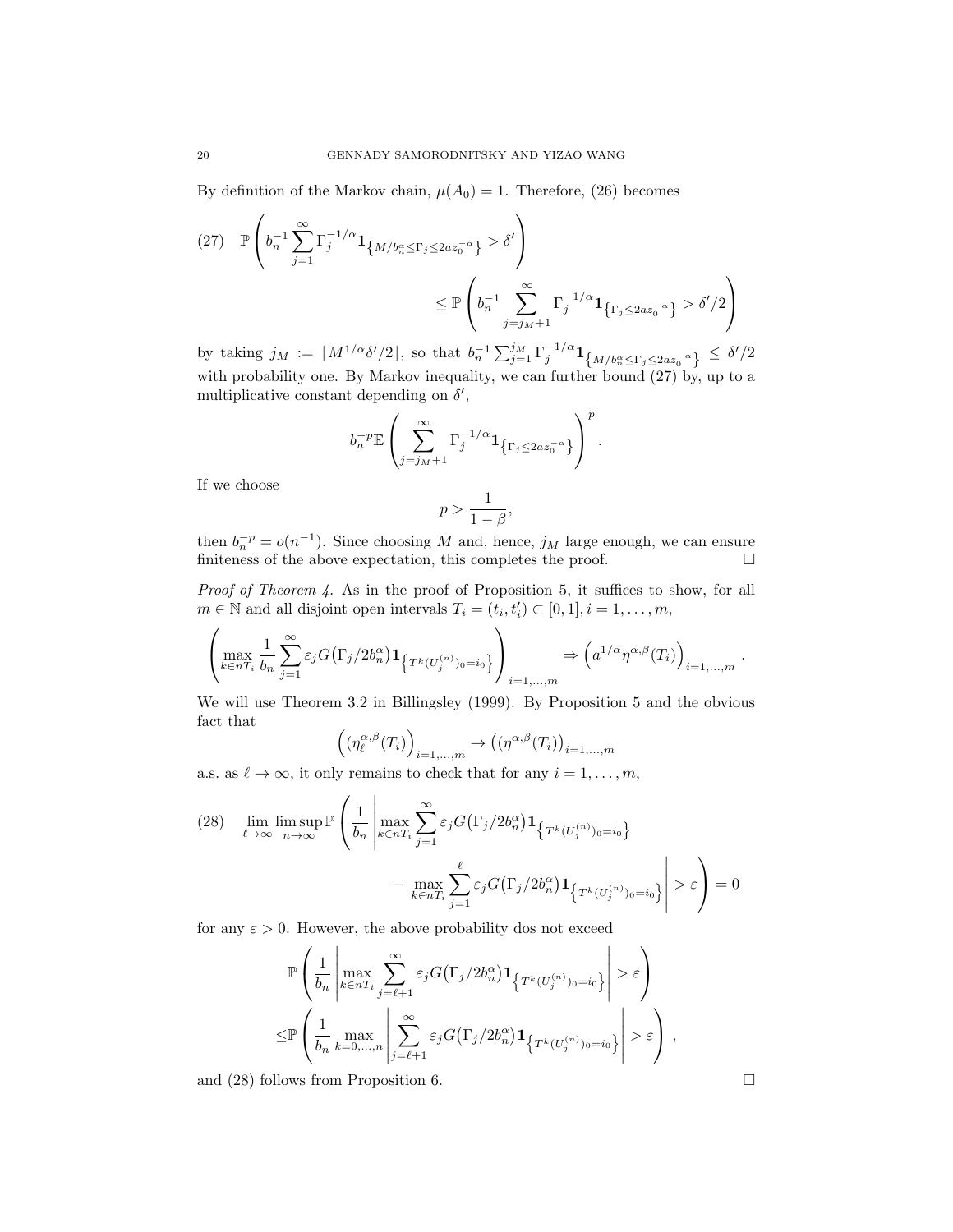#### **REFERENCES**

- Berman, S. (1964). Limit theorems for the maximum term in stationary sequencies. Annals of Mathematical Statistics, 35:502–516.
- Bertoin, J. (1999a). Intersection of independent regenerative sets. Probability Theory and Related Fields, 114:97–121.
- Bertoin, J. (1999b). Subordinators: examples and applications. In Lectures on Probability Theory and Statistics (Saint-Flour, 1977), volume 1717 of Lecture Notes in Mathematics, pages 1–91. Springer, Berlin.
- Billingsley, P. (1999). Convergence of Probability Measures. Wiley, New York, second edition.
- de Haan, L. (1984). A spectral representation for max-stable processes. The Annals of Probability, 12:1194–1204.
- de Haan, L. and Ferreira, A. (2006). Extreme Value Theory: An Introduction. Springer, New York.
- Dwass, M. (1964). Extremal processes. The Annals of Mathematical Statistics, 35:1718–1725.
- Fisher, R. and Tippett, L. (1928). Limiting forms of the frequency distribution of the largest or smallest member of a sample. In Mathematical Proceedings of the Cambridge Philosophical Society, volume 24(2), pages 180–190. Cambridge University Press.
- Fitzsimmons, P., Fristedt, B., and B.Maisonneuve (1985). Intersections and limits of regenerative sets. Z. Wahrscheinlichkeitstheorie verw. Geb., 70:157–173.
- Gnedenko, B. (1943). Sur la distribution limite du terme maximum d'une série aléatoire. Ann. of Math.  $(2)$ , 44:423-453.
- Hawkes, J. (1977). Intersection of Markov random sets. Z. Wahrscheinlichkeitstheorie verw. Geb., 37:243–251.
- Jung, P., Owada, T., and Samorodnitsky, G. (2016). Functional central limit theorem for a class of negatively dependent heavy-tailed stationary infinitely divisible processes generated by conservative flows. Annals of Probability, to appear.
- Kabluchko, Z. (2009). Spectral representations of sum- and max-stable processes. Extremes, 12:401–424.
- Kabluchko, Z. and Stoev, S. (2016). Stochastic integral representations and classification of sum- and max-infinitely divisible processes. Bernoulli, 22:107–142.
- Kyprianou, A. (2006). Introductory Lectures on Fluctuations of Lévy Processes with Applications. Springer, Berlin.
- Lacaux, C. and Samorodnitsky, G. (2016). Time-changed extremal process as a random sup measure. Bernoulli, 22:1979–2000.
- Lamperti, J. (1964). On extreme order statistics. The Annals of Mathematical Statistcs, 35:1726–1737.
- Leadbetter, M., Lindgren, G., and Rootzén, H. (1983). Extremes and Related Properties of Random Sequences and Processes. Springer Verlag, New York.
- Mittal, Y. and Ylvisaker, D. (1975). Limit distributions for the maxima of stationary Gaussian processes. Stochastic Processes Appl., 3:1–18.
- Molchanov, I. (2005). Theory of Random Sets. Springer, London.
- Molchanov, I. and Strokorb, K. (2016). Max-stable random sup-measures with comonotonic tail dependence. Stochastic Processes and their Applications, 126:2835–2859.